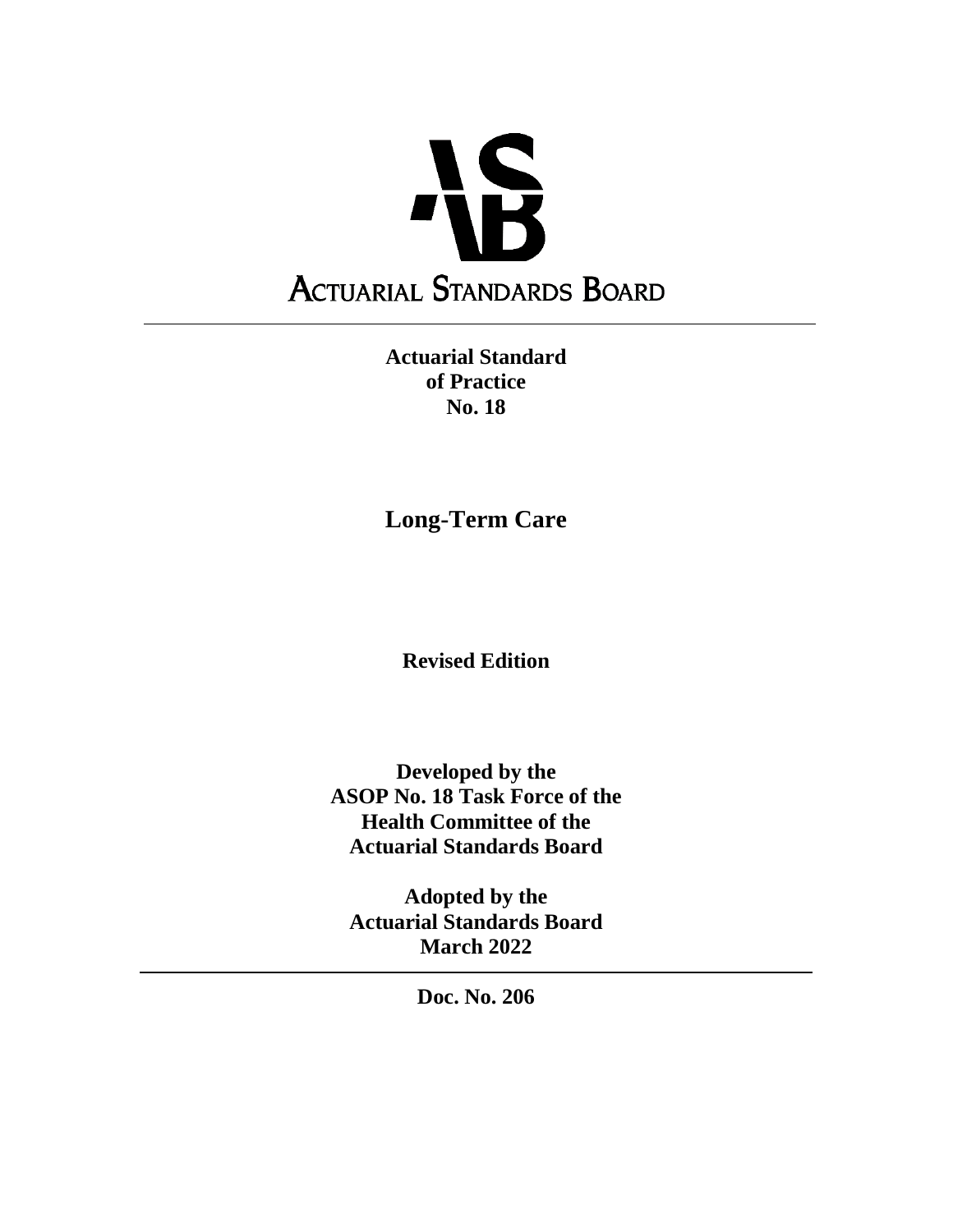# **T A B L E O F C O N T E N T S**

| <b>Transmittal Memorandum</b><br>iv |                                                                    |                  |
|-------------------------------------|--------------------------------------------------------------------|------------------|
|                                     | <b>STANDARD OF PRACTICE</b>                                        |                  |
|                                     | Section 1. Purpose, Scope, Cross References, and Effective Date    | $\mathbf{1}$     |
| 1.1                                 | Purpose                                                            | $\mathbf{1}$     |
| 1.2                                 | Scope                                                              | $\mathbf{1}$     |
| 1.3                                 | <b>Cross References</b>                                            | $\boldsymbol{2}$ |
| 1.4                                 | <b>Effective Date</b>                                              | $\overline{2}$   |
|                                     | Section 2. Definitions                                             | $\overline{c}$   |
| 2.1                                 | <b>Assisted Living Facility</b>                                    |                  |
| 2.2                                 | Home Care                                                          | $2222$<br>$33$   |
| 2.3                                 | Insurer                                                            |                  |
| 2.4                                 | Long-Term Care (LTC)                                               |                  |
| 2.5                                 | Long-Term Care Benefit Plan (or LTC Benefit Plan)                  |                  |
| 2.6                                 | Nonforfeiture Benefits                                             |                  |
| 2.7                                 | <b>Nursing Home</b>                                                | 3                |
|                                     | Section 3. Analysis of Issues and Recommended Practices            | $\mathfrak{Z}$   |
| 3.1                                 | Coverage and Plan Features                                         | $\sqrt{3}$       |
| 3.2                                 | <b>Assumption Setting</b>                                          | $\mathfrak{Z}$   |
|                                     | <b>Morbidity Assumptions</b><br>3.2.1                              | $\overline{4}$   |
|                                     | 3.2.2<br><b>Mortality Assumptions</b>                              | $\sqrt{5}$       |
|                                     | 3.2.3<br>Acceleration of Benefits under Life Insurance Contracts   | $\sqrt{5}$       |
|                                     | <b>Voluntary Termination (Lapse) Assumptions</b><br>3.2.4          | $\boldsymbol{6}$ |
|                                     | 3.2.5<br><b>Operating Expense Assumptions</b>                      | 6                |
|                                     | 3.2.6<br><b>Tax Assumptions</b>                                    | 6                |
|                                     | 3.2.7<br><b>Investment Return Assumptions</b>                      | $\boldsymbol{6}$ |
|                                     | Mix-of-Business Assumptions<br>3.2.8                               | 6                |
|                                     | 3.2.9<br><b>Change-Over-Time Assumptions</b>                       | 6                |
|                                     | 3.2.10<br><b>Alternative LTC Arrangements</b>                      | $\overline{7}$   |
|                                     | 3.2.11<br><b>Sensitivity Testing</b>                               | $\boldsymbol{7}$ |
| 3.3                                 | <b>Premium Rate Recommendations</b>                                | $\tau$           |
| 3.4                                 | Reserve Determination and Asset Adequacy Analysis                  | 7                |
| 3.5                                 | <b>Experience Monitoring</b>                                       | $8\,$            |
| 3.6                                 | Reliance on Data, Other Information, or a Model Supplied by Others | 8                |
| 3.7                                 | Documentation                                                      | 8                |
|                                     | Section 4. Communications and Disclosures                          | 8                |
| 4.1                                 | Required Disclosures in an Actuarial Report                        | $8\,$            |
| 4.2                                 | Additional Disclosures in an Actuarial Report                      | 9                |
| 4.3                                 | Confidential Information                                           | 9                |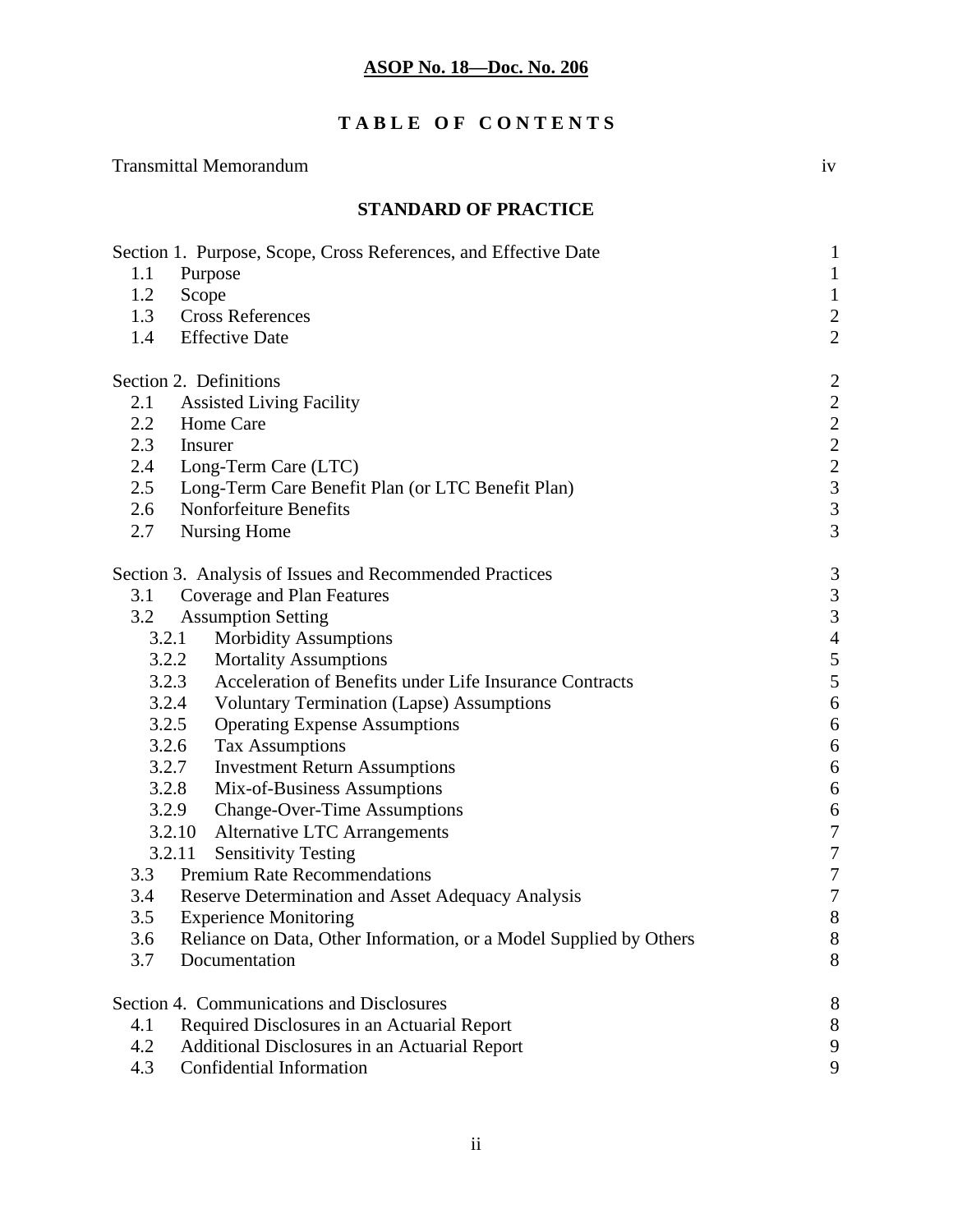## **APPENDIXES**

| Appendix 1—Background and Current Practices             | 10 |
|---------------------------------------------------------|----|
| Background                                              | 10 |
| <b>Current Practices</b>                                | 11 |
| Definition of Selected Terms                            | 14 |
| Appendix 2—Comments on the Exposure Draft and Responses | 16 |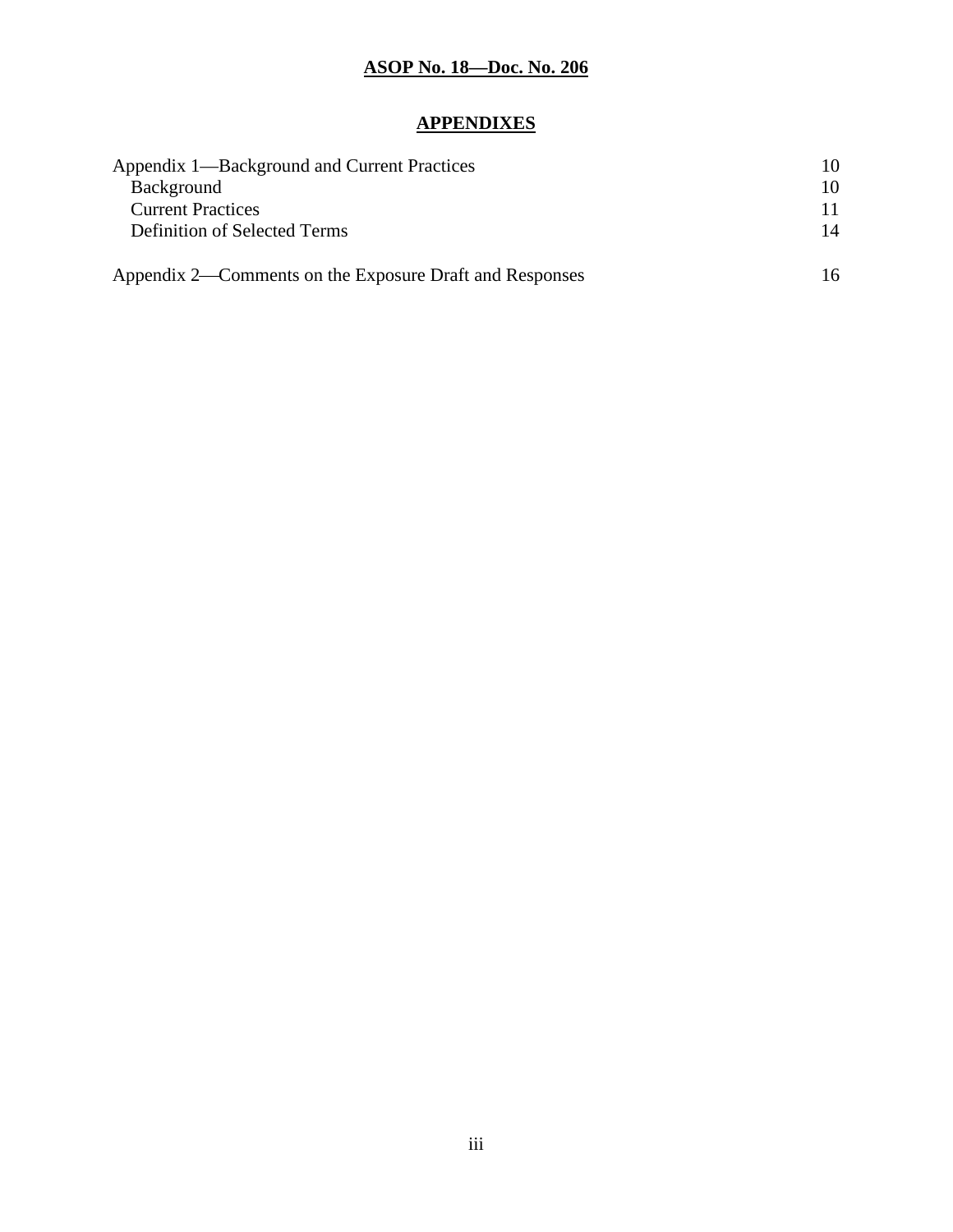#### March 2022

- **TO:** Members of Actuarial Organizations Governed by the Standards of Practice of the Actuarial Standards Board and Other Persons Interested in Long-Term Care
- **FROM:** Actuarial Standards Board (ASB)
- **SUBJ:** Actuarial Standard of Practice (ASOP) No. 18

This document contains the revision of ASOP No. 18, now titled *Long-Term Care.* 

#### History of the Standard

ASOP No. 18 was adopted by the ASB in 1991 and further revised in January 1999. The 1999 version addressed several new developments in the field of long-term care insurance as well as content that was somewhat educational in nature or overlapped with other ASOPs. In 2019, the ASB approved a proposal to revise the ASOP due to recent regulatory developments and emerging government-run long-term care (LTC) insurance programs.

#### Exposure Draft

The exposure draft was issued in March 2021 with a comment deadline of September 1, 2021. Four comment letters were received and considered in making changes that were reflected in the final ASOP.

#### Notable Changes from the Exposure Draft

Notable changes made to the exposure draft are summarized below. Notable changes do not include changes made to improve readability, clarity, or consistency.

- 1. The scope was clarified regarding application to Medicaid programs and long-range financial planning.
- 2. References to ASOP No. 28, *Statements of Actuarial Opinion Regarding Health Insurance Assets and Liabilities*, and ASOP No. 36, *Statements of Actuarial Opinion Regarding Property/Casualty Loss and Loss Adjustment Expense Reserves*, were added.

#### Notable Changes from the Existing ASOP

A summary of the notable changes from the existing ASOP are summarized below. Notable changes do not include additional changes made to improve readability, clarity, or consistency.

1. The scope was expanded to include actuarial services for all programs that provide benefits for LTC, including actuarial services related to hybrid products, public programs, and long-range financial projections of Medicaid programs. The title was changed from "Long-Term Care Insurance" to "Long-Term Care" to reflect this expansion.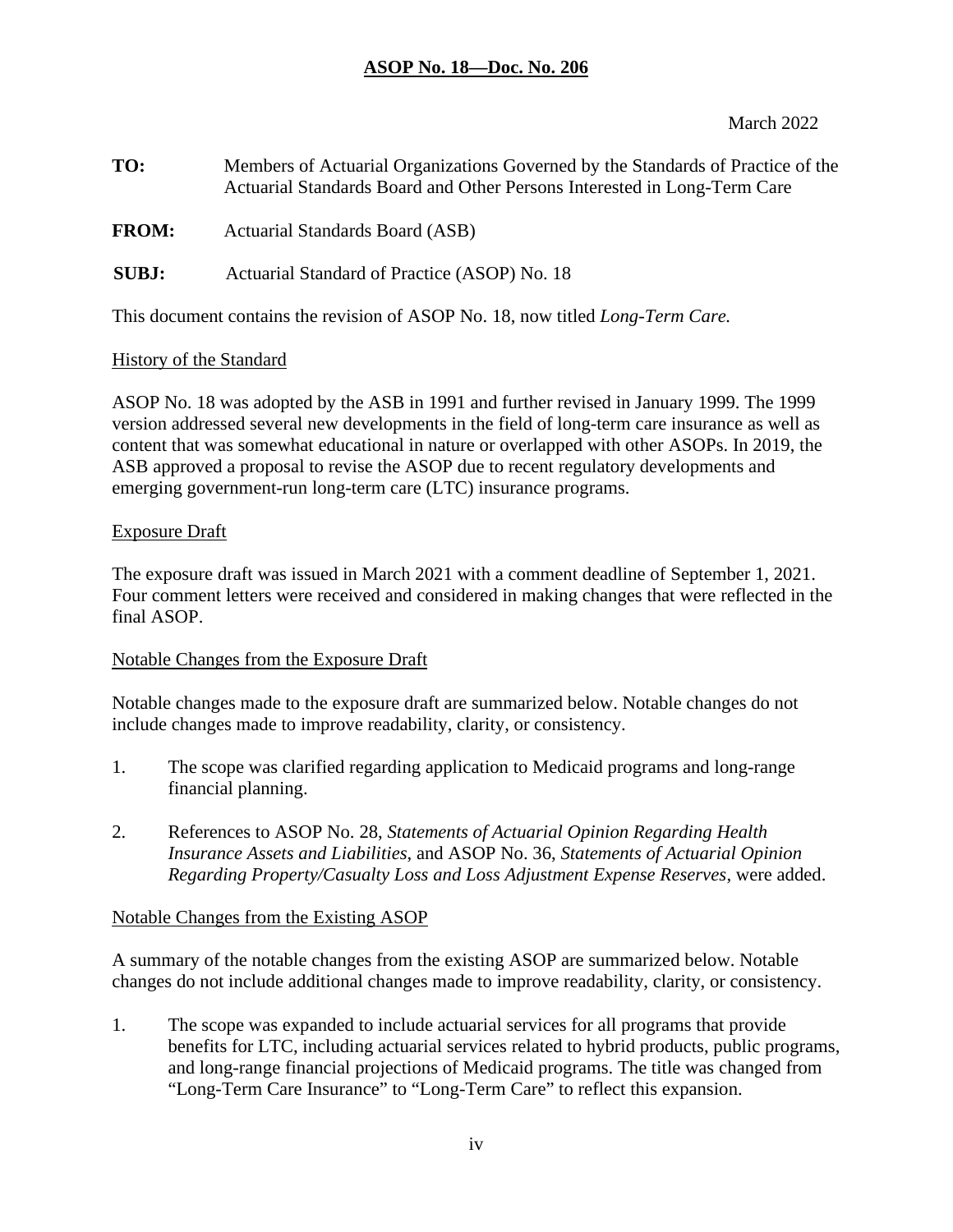- 2. The scope was modified to clarify that reviewing actuarial services is included.
- 3. General ASOPs that have been revised or adopted since the last revision of ASOP No. 18, and that affect the actuarial services provided to LTC benefits programs, have been accounted for.

The ASB voted in March 2022 to adopt this standard.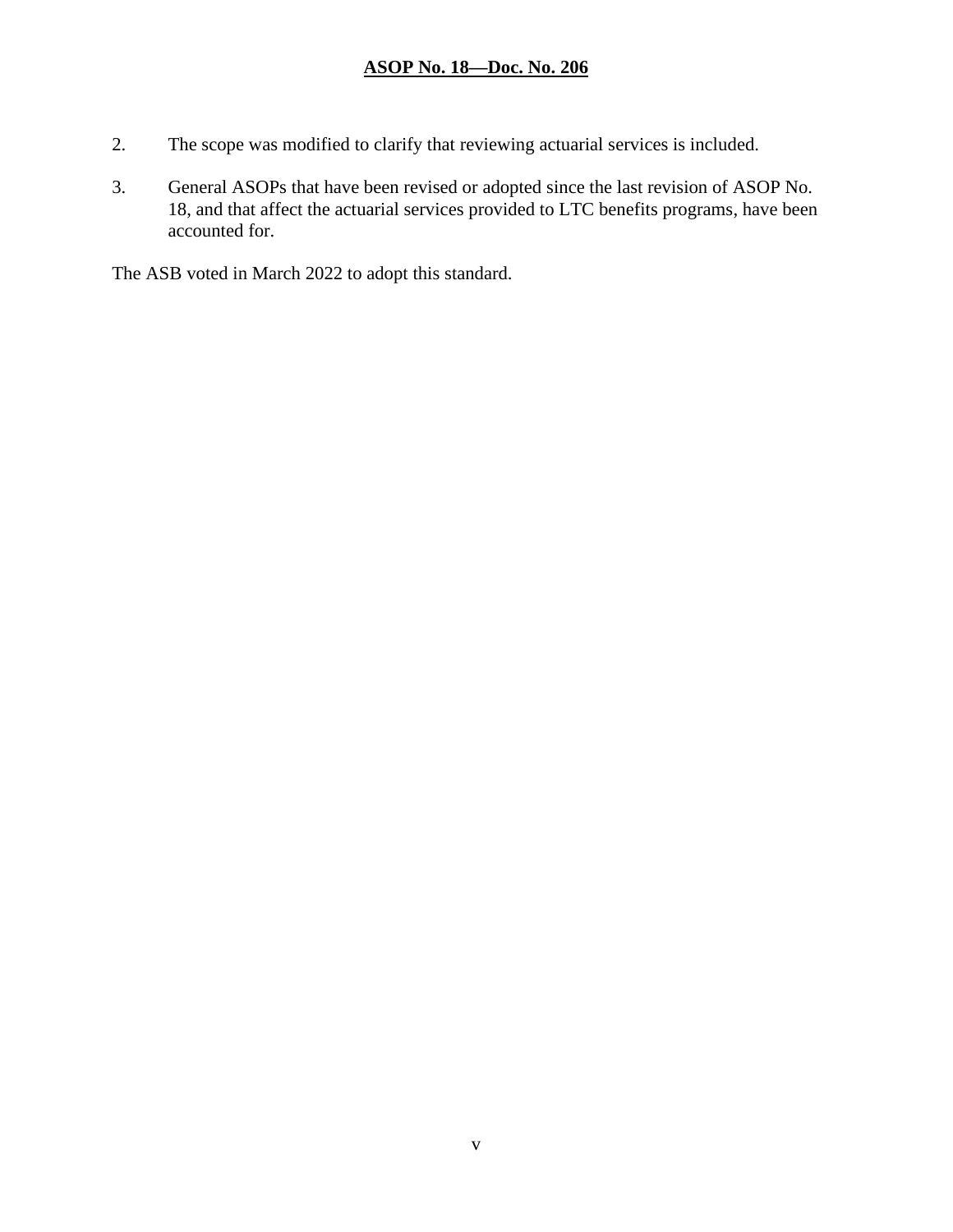#### ASOP No. 18 Task Force

Bruce A. Stahl, Chairperson Rhonda K. Ahrens Seong-Min Eom Frederick J. Andersen Matthew H. Morton Jamala Arland Janet L. Perrie Linda Chow Matthew J. Winegar Sivakumar Desai

#### Health Committee of the ASB

Annette V. James, Chairperson Ashlee Mouton Borcan David T. Stefanski Daniel S. Pribe Jennifer L. Stevenson D. Todd Sherman Alisa L. Swann Bruce A. Stahl

Actuarial Standards Board

Darrell D. Knapp, Chairperson

Elizabeth K. Brill David E. Neve Laura A. Hanson Patrick B. Woods

Robert M. Damler Christopher F. Noble Kevin M. Dyke Judy K. Stromback

*The Actuarial Standards Board (ASB) sets standards for appropriate actuarial practice in the United States through the development and promulgation of Actuarial Standards of Practice (ASOPs). These ASOPs describe the procedures an actuary should follow when performing actuarial services and identify what the actuary should disclose when communicating the results of those services.*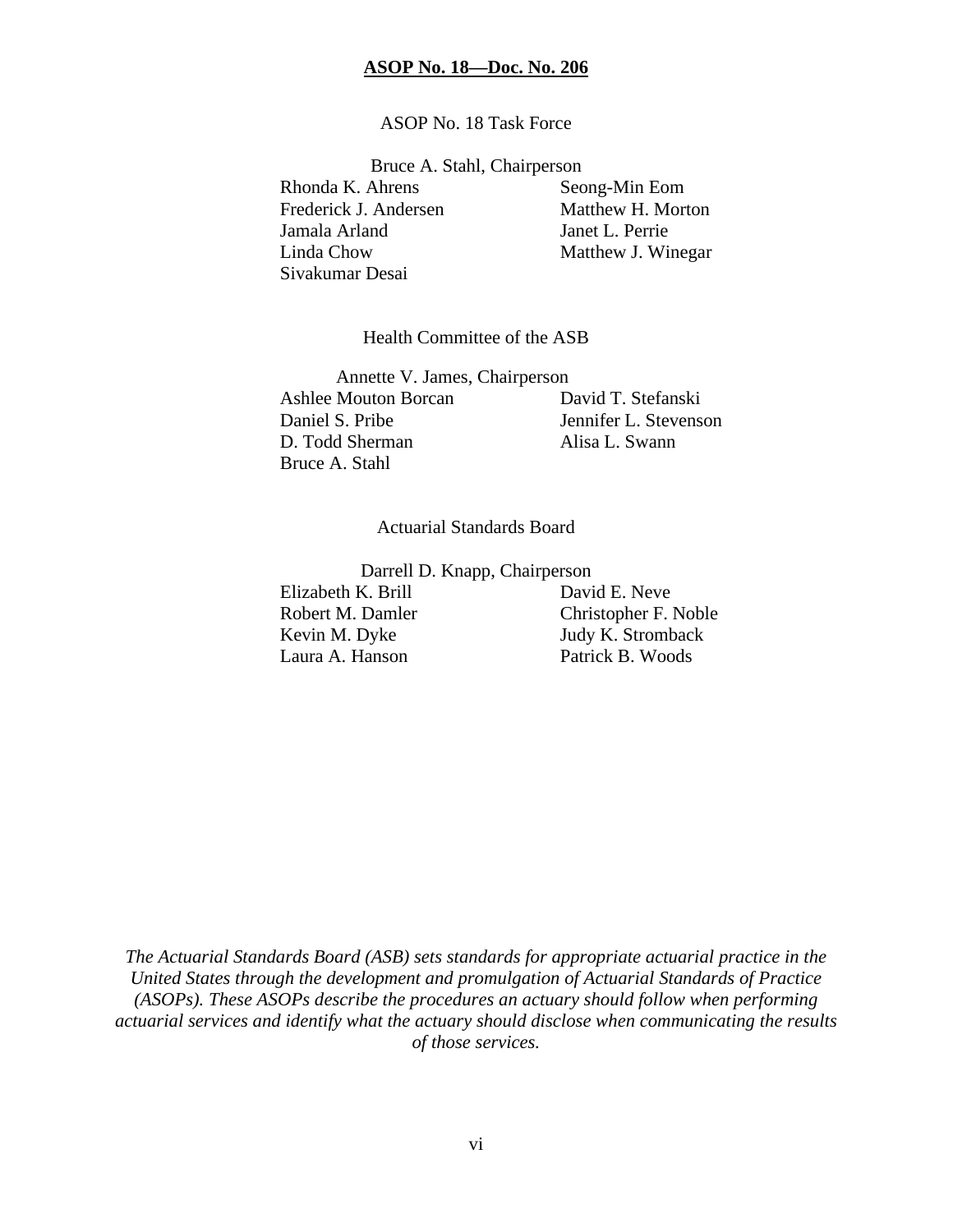#### **ACTUARIAL STANDARD OF PRACTICE NO. 18**

#### **LONG-TERM CARE**

#### **STANDARD OF PRACTICE**

#### Section 1. Purpose, Scope, Cross References, and Effective Date

- 1.1 Purpose—This actuarial standard of practice (ASOP or standard) provides guidance to actuaries when performing actuarial services with respect to **long-term care (LTC) benefit plans**, including **LTC** insurance and public programs.
- 1.2 Scope—This standard applies to actuaries when performing actuarial services with respect to **LTC benefit plans** sponsored by **insurers** or other entities. The standard applies to actuaries designing, pricing, or determining funding of an **LTC benefit plan**. The standard also applies to actuaries measuring or evaluating **LTC** liabilities within an **LTC benefit plan**. The term "**long-term care benefit plan**" includes plans with short-term (for example, less than twelve consecutive months) and long-term benefit durations. The standard does not apply to actuaries providing actuarial services related to **LTC** benefits for Medicaid-eligible recipients, unless the actuarial services are for a long-range financial projection (generally more than five years) of **LTC** benefit expenditures and eligible recipients under the Medicaid program.

If the actuary is reviewing actuarial services performed with respect to **LTC benefit plans**, the actuary should follow the guidance in section 3 to the extent practicable.

Some products combine **LTC** benefits with other insurance benefits. If the actuary determines that the guidance in this standard conflicts with the guidance in another ASOP regarding actuarial services for benefits other than **LTC** benefits, the guidance in the other ASOP will govern with respect to those other specific benefits. For example, the pricing of a product that offers both a death benefit and an **LTC** benefit written on an individual policy form would be within the scope of this ASOP. Nevertheless, to the extent that the guidance in this standard conflicts with guidance in other ASOPs regarding the pricing of the death benefit, the guidance in other ASOPs would govern the pricing of such death benefits.

This ASOP does not apply to actuaries when providing actuarial services related to Medicaid capitation rates that are within the scope of ASOP No. 49, *Medicaid Managed Care Capitation Rate Development and Certification*.

If the guidance in ASOP No. 3, *Continuing Care Retirement Communities*, related to performing actuarial services with respect to continuing care retirement communities conflicts with this ASOP, the actuary should follow the guidance in ASOP No. 3.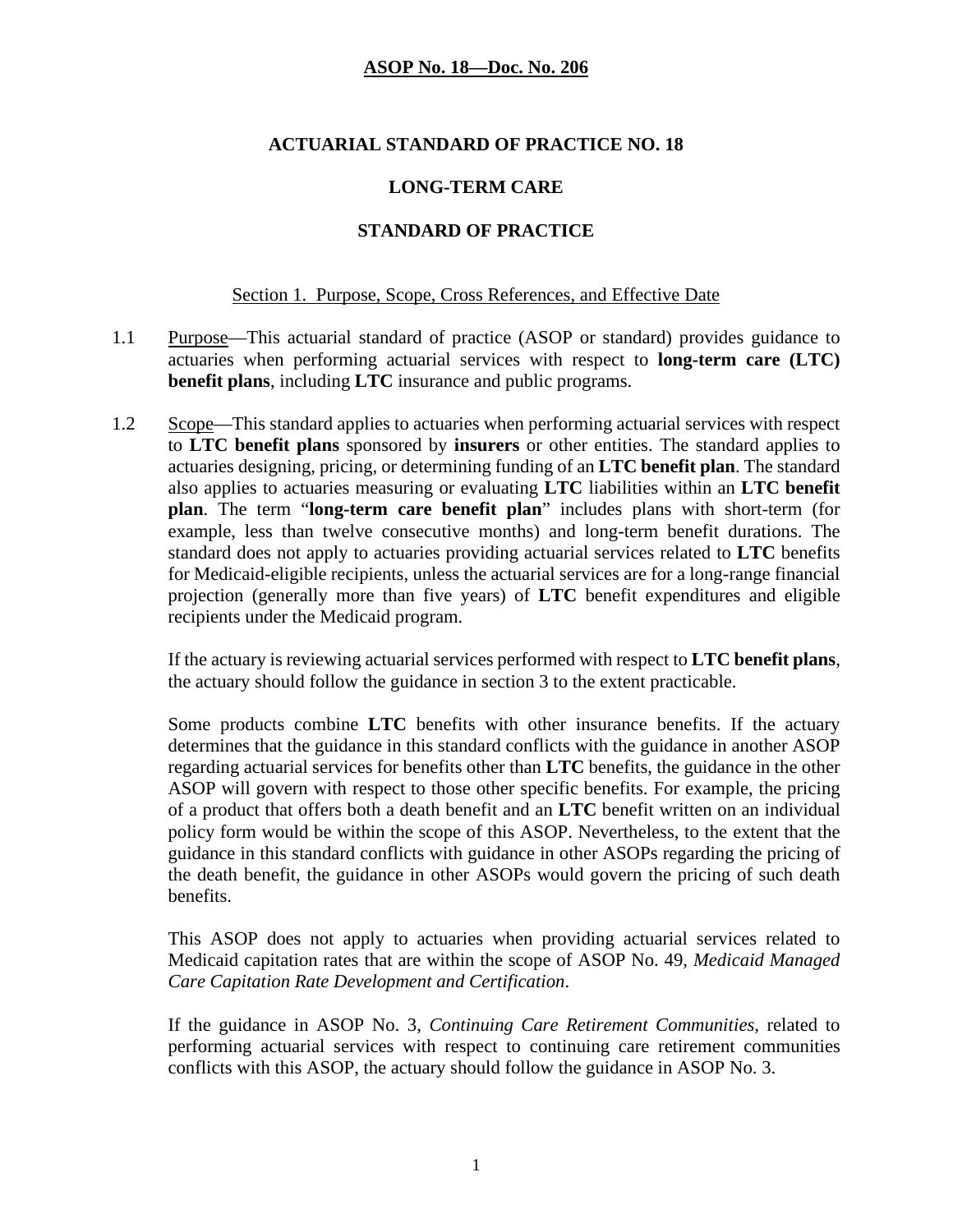If the guidance in ASOP No. 32, *Social Insurance*, conflicts with this ASOP, the actuary should follow the guidance in ASOP No. 32.

If a conflict exists between this standard and applicable law (statutes, regulations, and other legally binding authority), the actuary should comply with applicable law. If the actuary departs from the guidance set forth in this standard in order to comply with applicable law, or for any other reason the actuary deems appropriate, the actuary should refer to section 4.

- 1.3 Cross References—When this standard refers to the provisions of other documents, the reference includes the referenced documents as they may be amended or restated in the future, and any successor to them, by whatever name called. If any amended or restated document differs materially from the originally referenced document, the actuary should follow the guidance in this standard to the extent it is applicable and appropriate.
- 1.4 Effective Date—This standard is effective for actuarial services performed on or after September 1, 2022.

## Section 2. Definitions

The terms below are defined for use in this actuarial standard of practice and appear in bold throughout the ASOP.

- 2.1 Assisted Living Facility—A facility that provides residents some assistance with activities of daily living. Residents have apartments, rooms, or shared dwellings and often share community living and dining areas with other residents. Usually meals, utilities, housekeeping, laundry, ambulation assistance, and personal care supervision are provided. Staff members may supervise the self-administration of medication.
- 2.2 Home Care—Care received at the patient's home, such as part-time skilled nursing care, custodial care, speech therapy, physical or occupational therapy, part-time services of home health aides, or help from homemakers or chore workers.
- 2.3 Insurer—An entity that accepts the risk of financial losses or, for a specified time period, guarantees stated benefits upon the occurrence of specific contingent events, typically in exchange for a monetary consideration. For purposes of this standard, "**insurer**" also refers to an entity that sponsors **LTC benefit plans** that may be funded by sources other than premiums paid by the potential beneficiary.
- 2.4 Long-Term Care (LTC)—A wide range of health and social services, which may include adult day care, custodial care, **home care**, hospice care, intermediate nursing care, respite care, and skilled nursing care, but generally not care in a hospital. **Long-term care** is sometimes referred to as long-term services and supports (LTSS).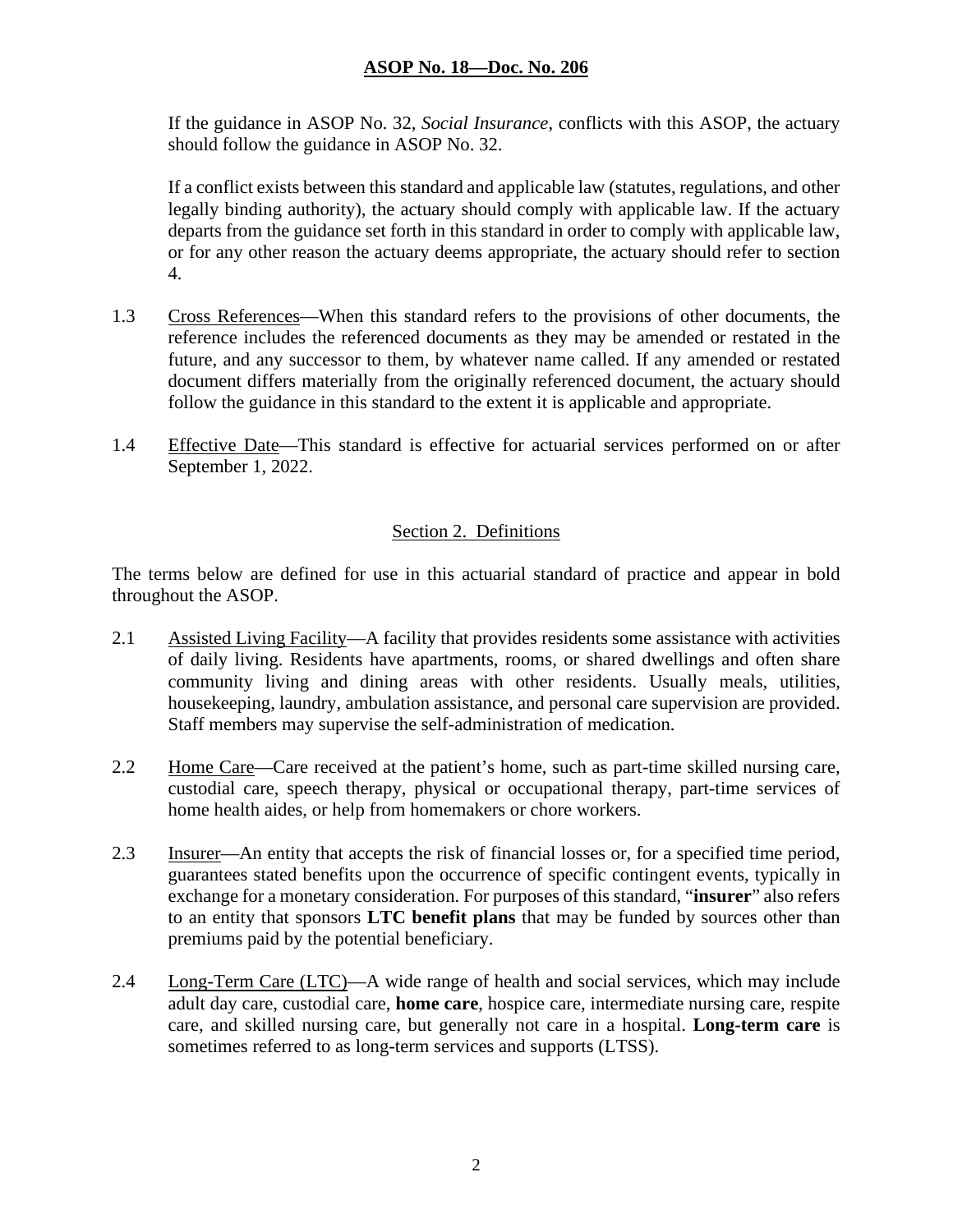- 2.5 Long-Term Care Benefit Plan (or LTC Benefit Plan)—A policy, contract, or arrangement providing **LTC** benefits, either on a stand-alone basis or as part of a plan that provides other benefits as well (except where the **LTC** benefits are an immaterial feature). The plan may describe requirements for benefit eligibility, covered services, benefit amount, benefit payment duration (including short-term and long-term), maximum benefit amount, and other coverage features.
- 2.6 Nonforfeiture Benefits—Benefits that are available if premiums are discontinued.
- 2.7 Nursing Home—A residential facility which provides long-term nursing care to those who are unable to handle their own daily living needs. They are typically staffed by nurses with a physician on call, and care may range from custodial to skilled.

## Section 3. Analysis of Issues and Recommended Practices

- 3.1 Coverage and Plan Features— The actuary should take into account all pertinent provisions found in the applicable **LTC benefit plan**, including benefit eligibility, covered services, benefit amounts, benefit payment duration, and other coverage features that may significantly impact cost. While these provisions apply primarily to stand-alone individual, association-sponsored group, or employer-sponsored group **LTC benefit plans**, the actuary also should take into account material **LTC** provisions found in the following alternative **LTC** arrangements:
	- a. the acceleration of benefits otherwise payable upon death under a life insurance product;
	- b. insurance products that provide ancillary **LTC** benefits;
	- c. **LTC** benefits provided by various administrative and risk-assuming programs, such as health maintenance organizations (HMOs), preferred provider organizations (PPOs), exclusive provider organizations (EPOs), government managed plans, and self-insured plans; and
	- d. **LTC** benefits provided for individuals living within retirement communities.
- 3.2 Assumption Setting—When developing actuarial assumptions, the actuary should take into account available experience data and reasonably foreseeable future changes. Many **LTC benefit plans** may remain in effect for many years, and some assumptions depend upon the behavior of covered individuals, providers of care, and society as a whole. As such, the actuary should recognize that assumptions derived from actual experience today may not be valid in the future. The actuary may include a margin or provision for adverse deviation (PAD) when setting assumptions and in such cases should include a margin or PAD that is appropriate for the intended purpose.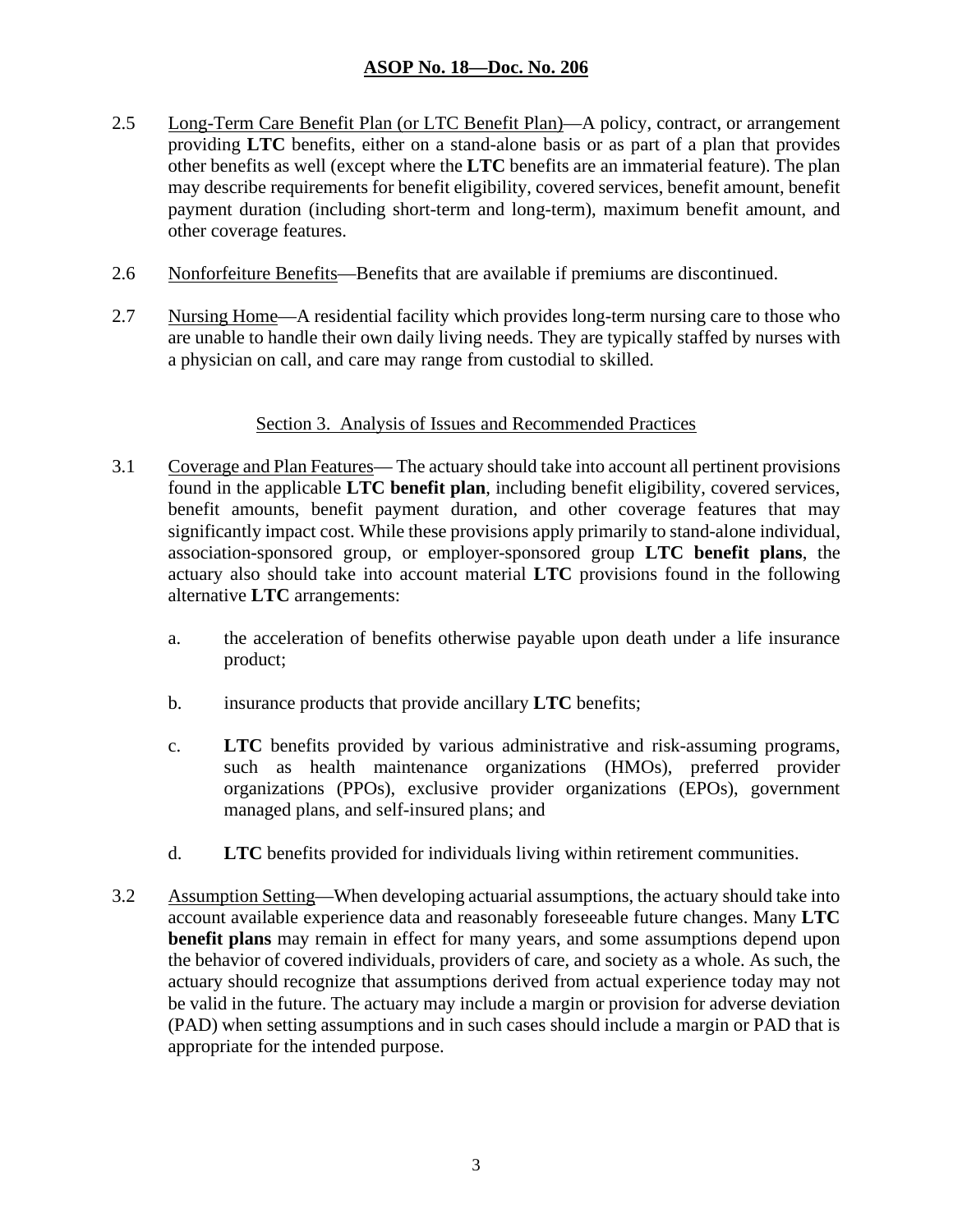When setting, evaluating, or updating assumptions for which the actuary is taking responsibility, the actuary should consider using the following data or information:

- a. actual experience adjusted to current conditions where applicable, to the extent it is available, relevant, and sufficiently reliable;
- b. other relevant and sufficiently reliable experience, such as industry experience that is properly modified to reflect the circumstances, if actual experience is not available, relevant, or sufficiently reliable;
- c. future expectations or estimates, including those inherent in market data, when available and appropriate; and
- d. other relevant sources of data or information, including noninsured data as appropriate.

The actuary should develop assumptions in a manner consistent with how the assumptions will be applied. For example, a lapse assumption will be developed differently if it is to be applied to the total projected lives or to the projected active lives. The actuary should be familiar with applicable regulatory considerations as they relate to and govern assumption selection. The actuary should refer to ASOP No. 23, *Data Quality*, and ASOP No. 25, *Credibility Procedures*, when selecting, reviewing, or evaluating data to develop assumptions.

3.2.1 Morbidity Assumptions—The actuary should develop morbidity assumptions consistent with all significant plan features, including the types of **LTC** benefits being provided, the types of optional benefits being provided, the plan's benefit eligibility criteria, the claim adjudication process, the benefit amounts and benefit limits, and the exclusions.

In order to estimate morbidity, the actuary, where appropriate, should develop claim incidence rates, claim termination rates, costs of eligible benefits, and proportion of available benefits expected to be used. The actuary may need to exercise special care when projecting total claim costs rather than the components separately, as the total claim costs may be affected by factors such as discount rates, and as specific sensitivity tests on morbidity components may not be as reliable as when modeling the components separately. When developing morbidity assumptions, whether in total or in separate components, the actuary should take into account the following, as applicable:

- a. whether the claim cost elements vary by the type of care provider, such as **nursing home**, **assisted living facility**, and **home care**;
- b. participant behavior driven by available benefit choices and benefit limitations;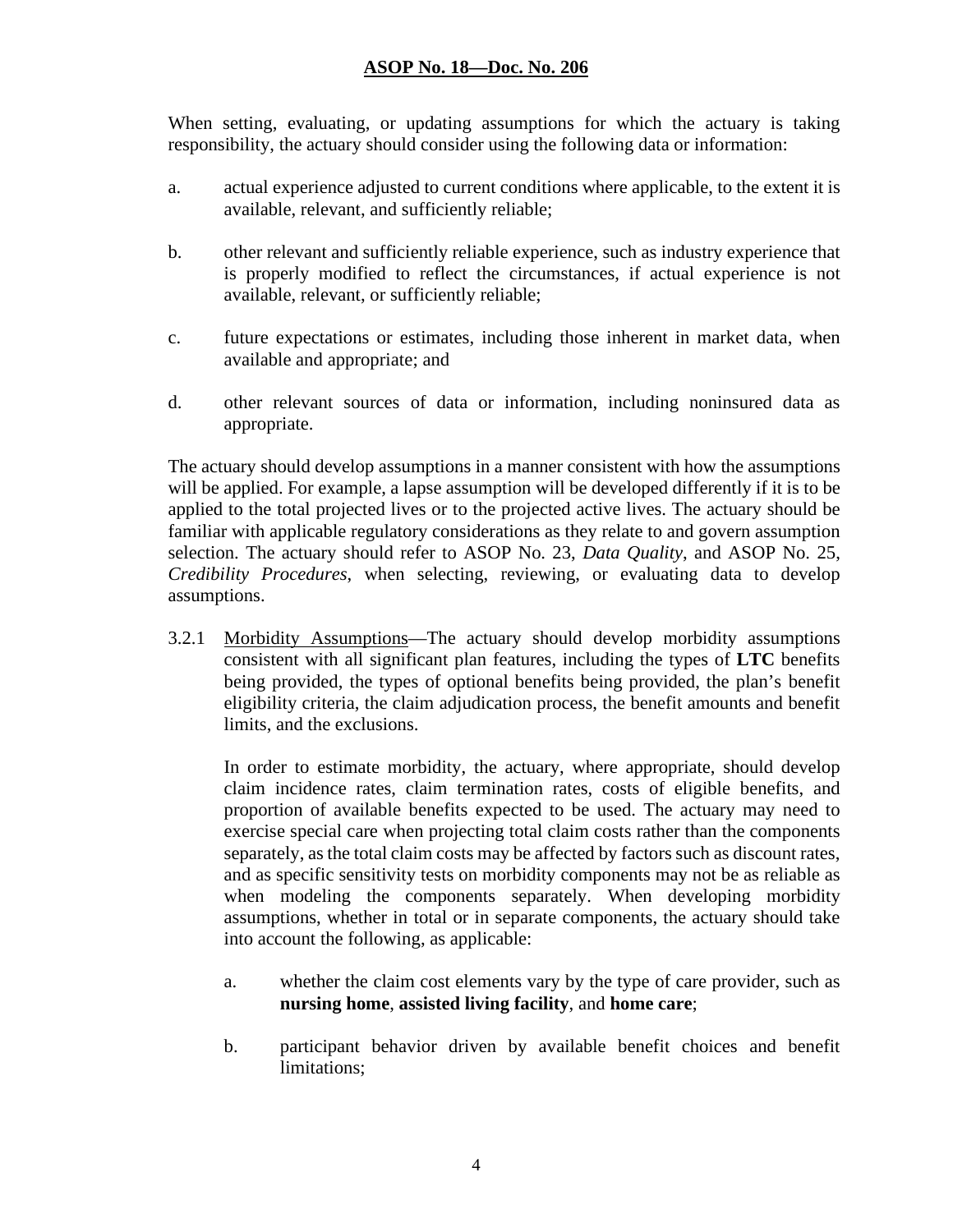- c. the effect of induced demand for **LTC** services due to the presence of **LTC** benefits;
- d. the availability of benefits from other public and private programs such as Medicare, Medicaid, and Medicare supplement policies;
- e. the availability of **LTC** services;
- f. the effect of selection at the time of policyholder decision points (for example, decisions at the time of rate increase);
- g. premium rate classification of applicants;
- h. the underwriting processes, which may include the intensity of application questions, the marketing methods, the number and types of underwriting requirements, the number and definitions of underwriting classes, the effect of regulations on the underwriting process, and the experience of the underwriting personnel;
- i. the claims process, which may include the effect of regulations on the claim process, the experience of the claim personnel, processes for confirming eligibility (initial and ongoing), fraud detection, and the impact of reimbursement versus indemnity coverage;
- j. the potential for adverse selection when optional benefits are offered at any point in time; and
- k. interaction and correlation of assumptions, such as the effect of mortality on claim termination rates.

The actuary may also consider adjusting morbidity assumptions to reflect claimants' diagnoses.

- 3.2.2 Mortality Assumptions—When developing mortality assumptions, the actuary should take into account the effects of underwriting, classification of applicants, and selection on expected mortality experience and use a mortality table that appropriately reflects the expected mortality of the participants in the plan. The actuary should take into account that mortality differs between healthy and disabled lives. Also, the actuary should take into account whether deaths are fully reported and reasonably represented as a proportion of total decrements.
- 3.2.3 Acceleration of Benefits under Life Insurance Contracts—For **LTC** insurance benefits provided by the acceleration of benefits otherwise payable upon death under a life insurance product, the actuary should ensure that assumptions concerning the amount and timing of payments are determined consistently for the contingencies of both mortality and **LTC** morbidity.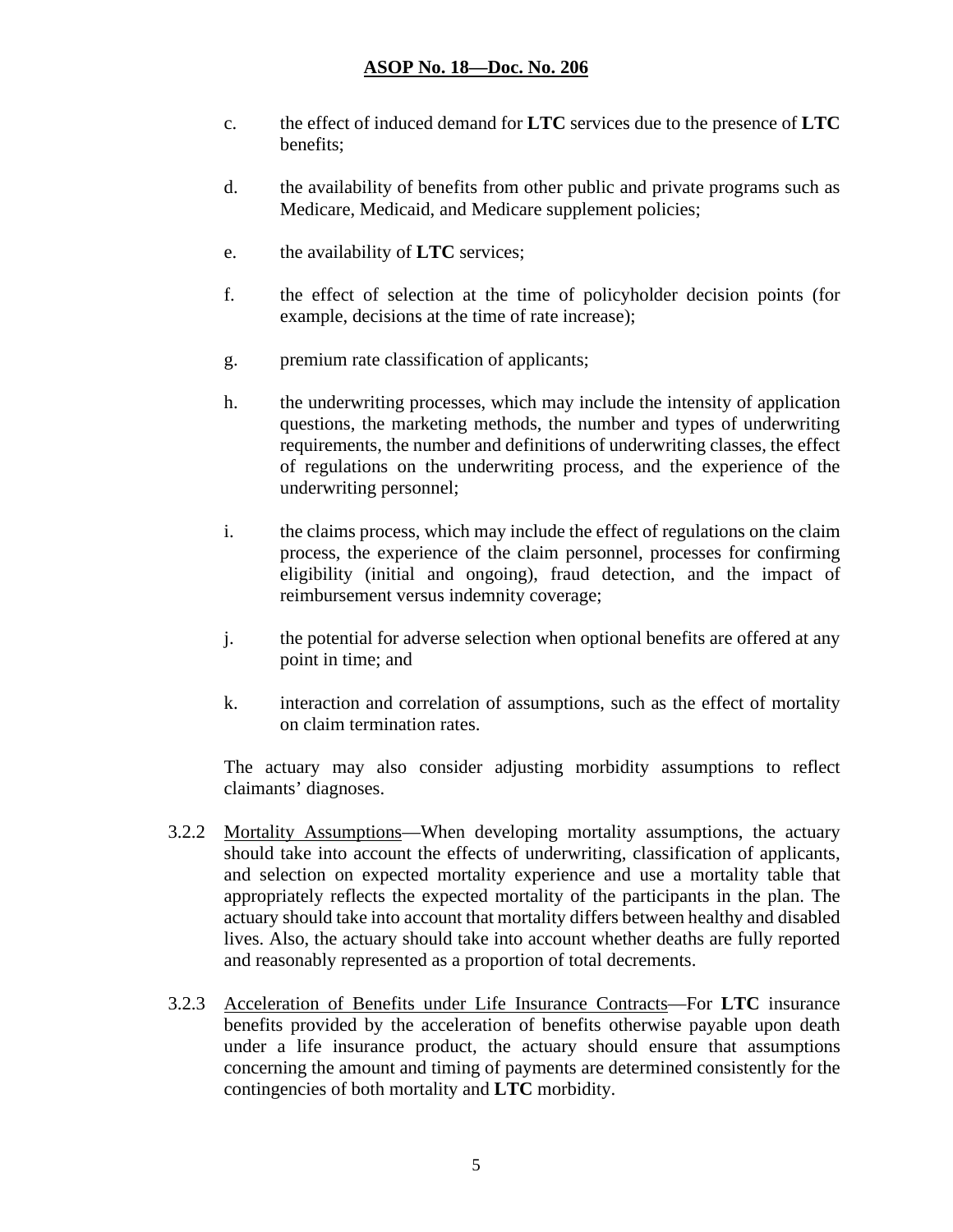- 3.2.4 Voluntary Termination (Lapse) Assumptions—When developing voluntary termination (lapse) assumptions, the actuary should take into account the following:
	- a. product features, premium mode, premium payment method, and **nonforfeiture benefit**;
	- b. reasonably available information regarding the marketing method, the motivations for purchasing and continuing coverage, product and premium competitiveness, and the quality of service of the entity providing the benefits;
	- c. changes in rating agency outlooks or ratings;
	- d. any effect of rate changes or offering reduced benefits on voluntary lapses; and
	- e. whether lapses are reasonably represented as a proportion of total decrements.
- 3.2.5 Operating Expense Assumptions—When developing operating expense assumptions, the actuary should consider reflecting the entity business plan and the cost of product development, marketing, producer compensation, regulatory compliance, underwriting, benefit administration, care management, and other **LTC benefit plan** administration, as applicable.
- 3.2.6 Tax Assumptions—When developing tax assumptions, the actuary should reflect the tax reserve basis of the **LTC benefit plan** and the premium, income, or any other applicable tax rates of the entity.
- 3.2.7 Investment Return Assumptions—When developing investment return assumptions, the actuary should take into account investment assumptions and economic market assumptions that reflect real world or market consistent theory, where appropriate, and that include assumptions for reinvestment, asset default, asset underperformance, and investment expenses. Where appropriate, the actuary also should take into account the assets of the **insurer** and the **insurer's** investment strategy and refer to ASOP No. 7, *Analysis of Life, Health, or Property/Casualty Insurer Cash Flows*.
- 3.2.8 Mix-of-Business Assumptions—The actuary should reflect the characteristics of the anticipated distribution of business such as age, gender, marital status, underwriting classes, distribution system, and **LTC benefit plan** options (such as benefit period, elimination period, inflation option, daily benefit, and other coverage options).
- 3.2.9 Change-Over-Time Assumptions—When developing the assumptions, the actuary also should consider identifying and reflecting assumptions for which experience may be likely to change over the term of the **LTC benefit plan**. Though not necessarily limited to these factors, changes in the experience may be attributable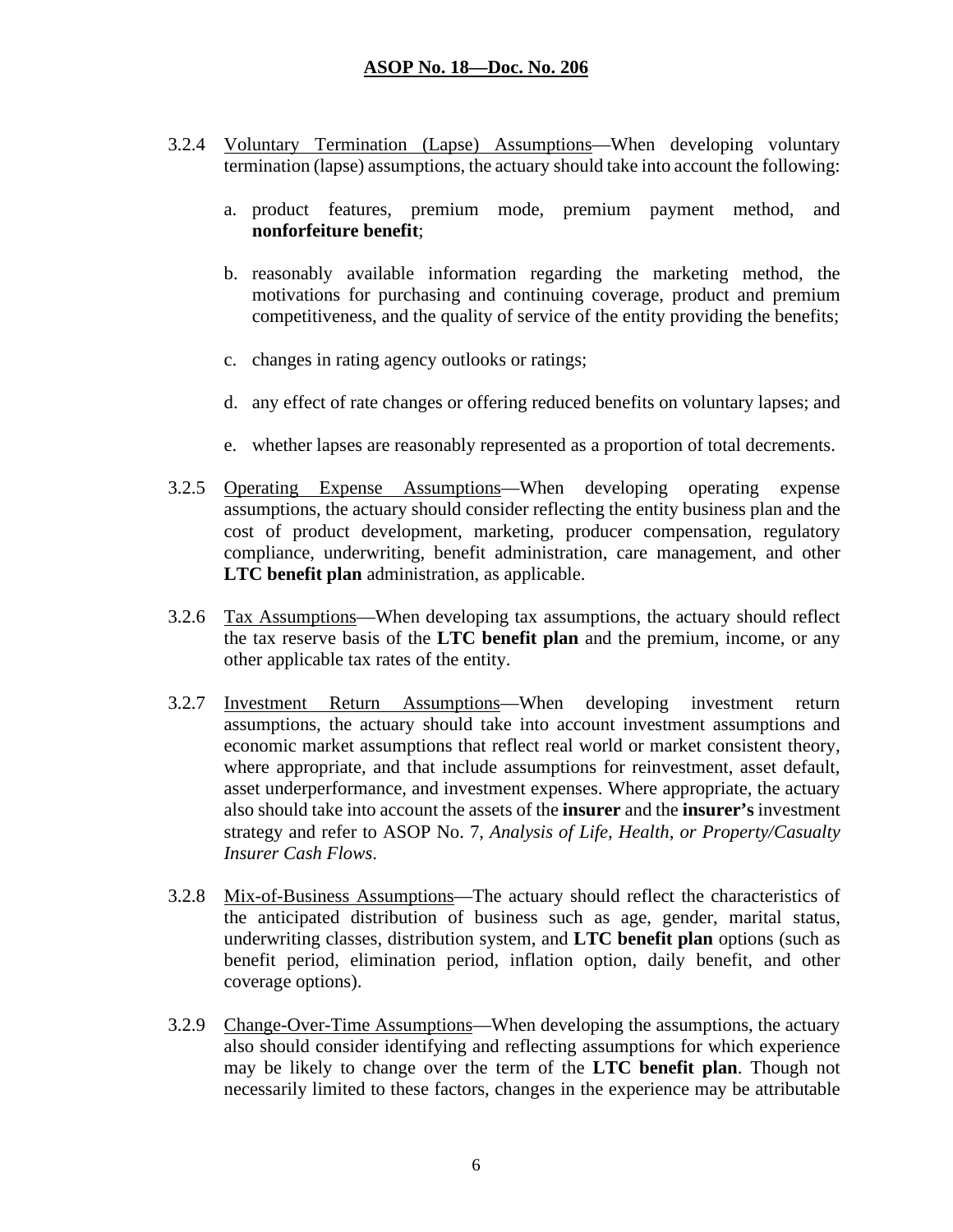to changes in health of the participants, changes in participant behavior, changes in care management, changes in sites of care, changes in environment, and changes in lifestyle.

- 3.2.10 Alternative LTC Arrangements—The actuary should consider using assumptions for the alternative **LTC** arrangements described in section 3.1(a)-(d) that are different from those used for stand-alone insured **LTC benefit plans**.
- 3.2.11 Sensitivity Testing—Prior to the finalization of assumptions, the actuary should perform sensitivity testing of reasonable variations in assumptions, and reasonable correlations of assumptions. The actuary should expand the range of sensitivity testing when the data supporting the assumptions have limited credibility. Also, the actuary should consider testing the projections under stressed assumptions. The actuary should consider including appropriate margin or PAD to recognize the results of the sensitivity testing.
- 3.3 Premium Rate Recommendations—When recommending an initial premium rate schedule, the actuary should use methods and assumptions conforming to applicable regulatory requirements such that the premium rate schedule has a reasonable likelihood of being sufficient without future rate adjustments to the recommended schedule.

When developing recommendations regarding revisions to existing premium rate schedules, the actuary should review any material variations in experience and consider reflecting changes in expectations that would make changes in premium rates for in-force business advisable, subject to regulatory review.

Premium rate schedules also may include fees, taxes, surcharges, or other revenuegenerating devices.

3.4 Reserve Determination and Asset Adequacy Analysis—In calculating reserves, the actuary should use appropriate methods and assumptions taking into account the benefit features of the particular **LTC benefit plan** in question, including any optional benefits.

Reserves typically required by and appropriate for **LTC benefit plans** are premium reserves, contract reserves, and claim reserves for both reported claims and incurred but not reported claims.

In setting statutory reserves, the actuary should be familiar with applicable sections of the following: the *Standard Valuation Law*, the *Valuation Manual*, Actuarial Guideline LI, and asset adequacy analysis standards.

Because **LTC benefit plans** are often long-term in nature, cash flow testing is a potentially important part of the management of an **LTC benefit plan**. The degree of rigor in analyzing an **LTC benefit plan** has increasing importance if the **LTC benefit plan** is a more significant portion of the sponsoring entity's business. Therefore, when performing asset adequacy analyses, the actuary should refer to ASOP No. 7 and ASOP No. 22, *Statements*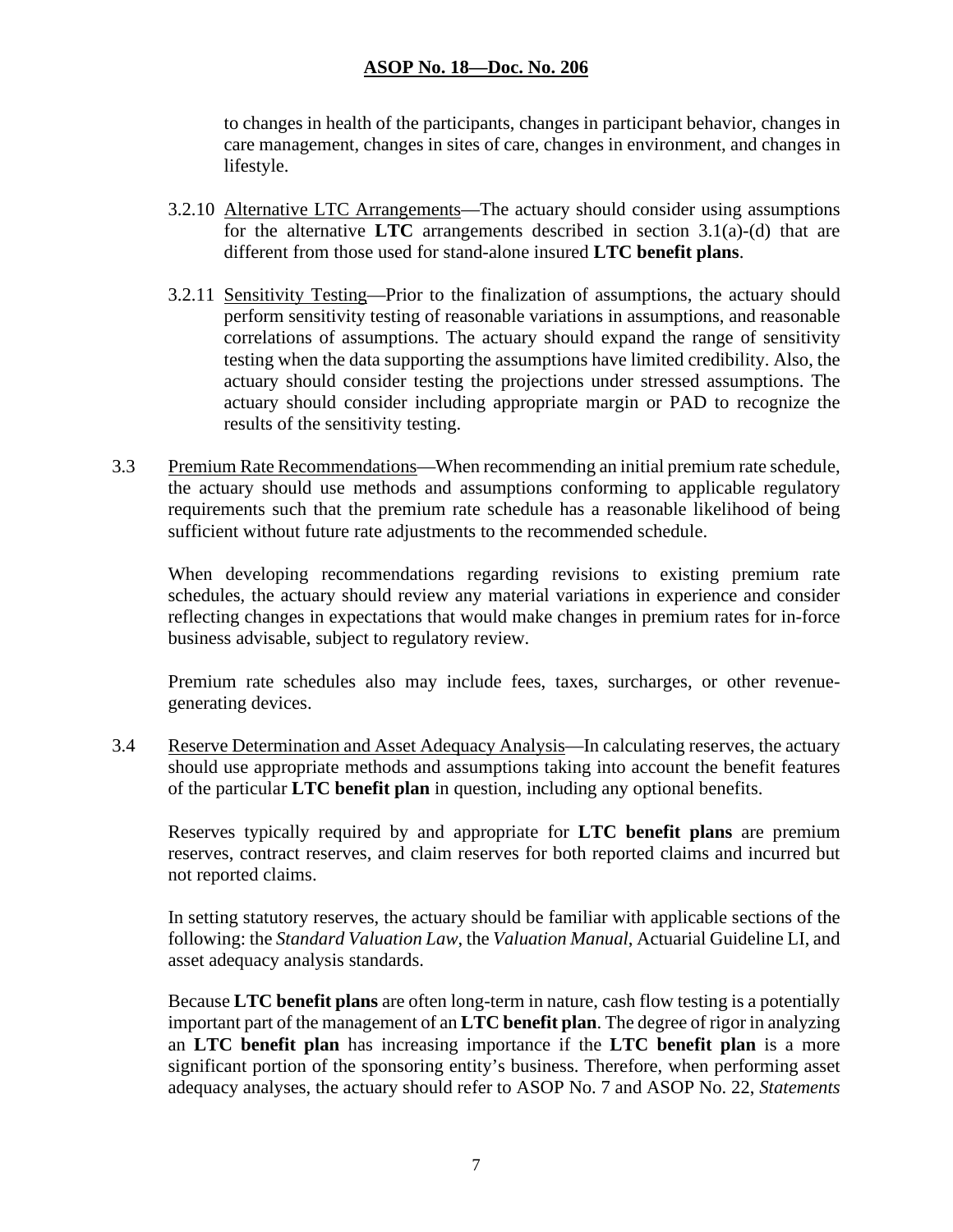*of Actuarial Opinion Based on Asset Adequacy Analysis for Life Insurance, Annuity, or Health Insurance Reserves and Other Liabilities.*

To the extent **LTC benefit plans** are included in a statement of actuarial opinion, ASOP Nos. 22, 28, *Statements of Actuarial Opinion Regarding Health Insurance Assets and Liabilities*, and 36, *Statements of Actuarial Opinion Regarding Property/Casualty Loss and Loss Adjustment Expense Reserves*, may apply.

3.5 Experience Monitoring—When practicable, and when emerging experience may be material to the sponsoring entity, the actuary should inform the sponsoring entity that experience data should be collected in a manner that permits an actuary to compare prior assumptions with emerging experience and assess the implications of any significant differences.

To the extent that industry or general population data were used in determining assumptions for estimating benefit costs or establishing reserves, an actuary reviewing **LTC benefit plan** experience should monitor for significant changes that may have emerged in such data. To the extent the actuary plans to rely upon the data when setting assumptions, as described in section 3.2, the actuary should take into account emerging experience.

- 3.6 Reliance on Data, Other Information, or a Model Supplied by Others—When relying on data, other information, or a model supplied by others, the actuary should refer to ASOP No. 23, ASOP No. 41, *Actuarial Communications*, and ASOP No. 56, *Modeling*, for guidance.
- 3.7 Documentation—The actuary should consider preparing and retaining documentation to support compliance with the requirements of section 3 and the disclosure requirements of section 4. If preparing documentation, the actuary should prepare documentation in a form such that another actuary qualified in the same practice area could assess the reasonableness of the actuary's work or could assume the assignment if necessary. The degree of such documentation should be based on the professional judgment of the actuary and may vary with the complexity and purpose of the actuarial services. In addition, the actuary should refer to ASOP No. 41 for guidance related to the retention of file material other than that which is to be disclosed under section 4.

#### Section 4. Communications and Disclosures

- 4.1 Required Disclosures in an Actuarial Report—When issuing an actuarial report to which this standard applies, the actuary should refer to ASOP Nos. 7, 22, 23, 25, 28, 36, 41, and 56. In addition, the actuary should disclose the following in such actuarial reports, if applicable:
	- a. characteristics of the product including optional benefits and guarantees (see section 3.1):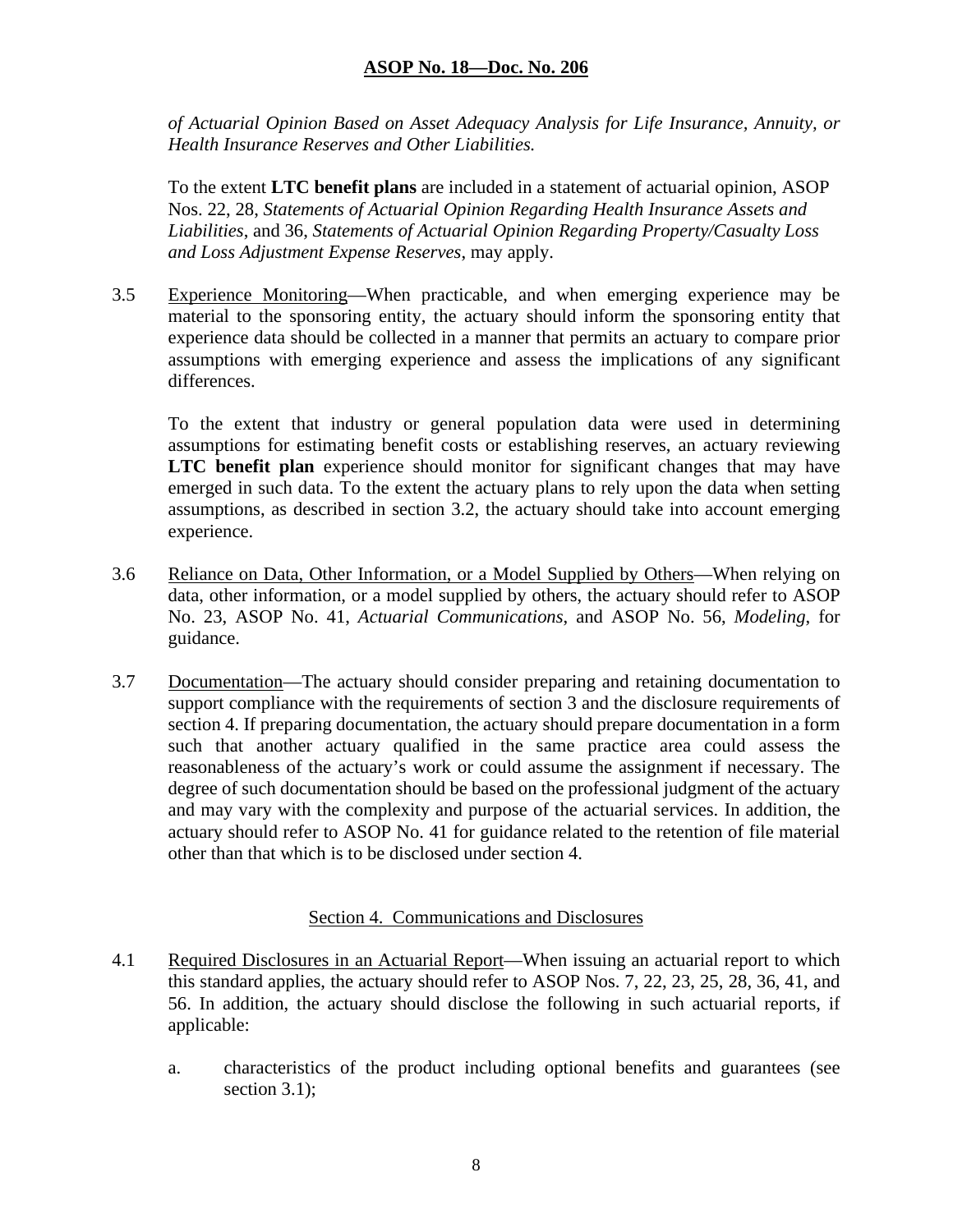- b. key assumptions and the manner in which the actuary established those assumptions to reflect expected future experience (see section 3.2);
- c. the range of sensitivity tests evaluated, and any subsequent margin as a result of sensitivity testing (see section 3.2.11);
- d. the premium rate recommendation and support for the recommendation, including a description of any provisions for adverse deviations (see section 3.3);
- e. a description of the method and assumptions used in calculating reserves, as well as a description of any method used to test reserve adequacy (see section 3.4); and
- f. the need to collect and monitor experience data (see section 3.5).
- 4.2 Additional Disclosures in an Actuarial Report—The actuary also should include disclosures in an actuarial report in accordance with ASOP No. 41 for the following circumstances:
	- a. if any material assumption or method was prescribed by applicable law;
	- b. if the actuary states reliance on other sources and thereby disclaims responsibility for any material assumption or method selected by a party other than the actuary; and
	- c. if in the actuary's professional judgment, the actuary has deviated materially from the guidance of this ASOP.
- 4.3 Confidential Information—Nothing in this ASOP is intended to require the actuary to disclose confidential information.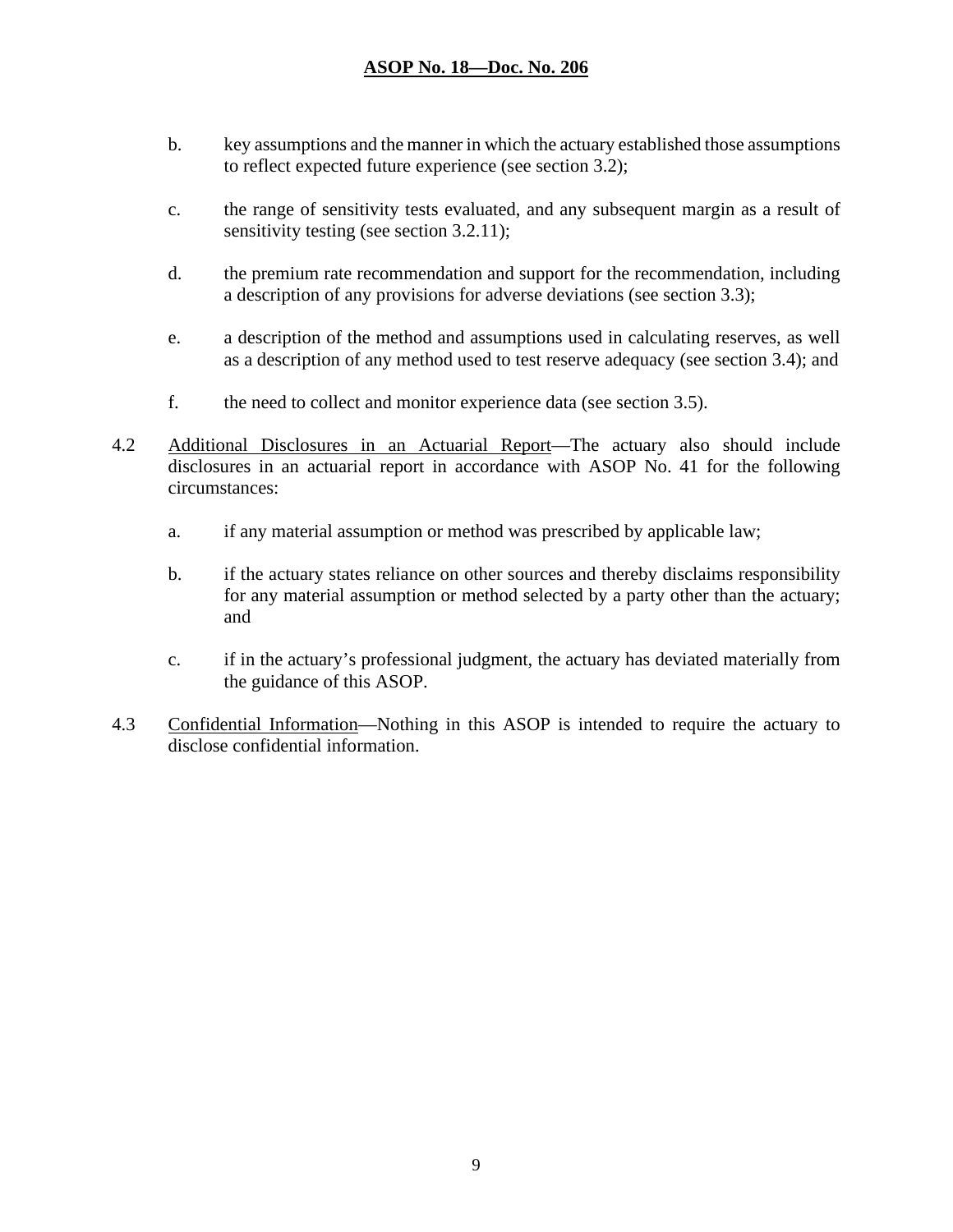# **Appendix 1-**

# **Background and Current Practices**

*Note:* This appendix is provided for informational purposes and is not part of the standard of practice.

# Background

The utilization of long-term care (LTC) services has been increasing rapidly, and that growth is expected to continue in the decades ahead. Paying for these services is expected to be a challenge for society for the foreseeable future. Many of the funding methods in use involve long-term contractual commitments and estimation of expected costs many years in the future—work that requires actuarial analysis and training.

Estimating future results for LTC is a difficult process. Some of the reasons that actuarial activity in LTC insurance is such a challenge include the following:

- 1. A limited amount of homogenous data is available, especially on insured lives at older ages and later policy durations. While the Society of Actuaries (SOA) produced a somewhat credible stand-alone LTC insurance experience study in 2015, it was based on experience through only 2011.
- 2. LTC insurance coverage has been redirected toward combination products in recent years. The SOA experience study may be different than experience expected from the combination market.
- 3. New financing approaches are regularly being introduced, such as the funding arrangements for LTC services being provided through the Washington State public program, through some states considering similar or "catastrophic" LTC programs, and by the continuing care retirement community model being applied in the home care setting. Even traditional stand-alone policies have scaled back their benefits with smaller lifetime maximums, daily benefit maximums, and automatic benefit increases to reduce the company's risk exposure. These approaches might have quite different experience than traditional stand-alone LTC insurance benefits.
- 4. Underwriting, marketing, distribution, and claim payment practices can be quite dissimilar under different LTC insurance financing plans, producing diverse results. This compounds the difficulty of developing homogeneous experience data from which to estimate future activity.
- 5. Changes in the LTC regulatory, medical, or insurance environment or in consumer behavior could alter the expectations of benefits paid by a long-term care benefit plan. The following are examples of such possible changes: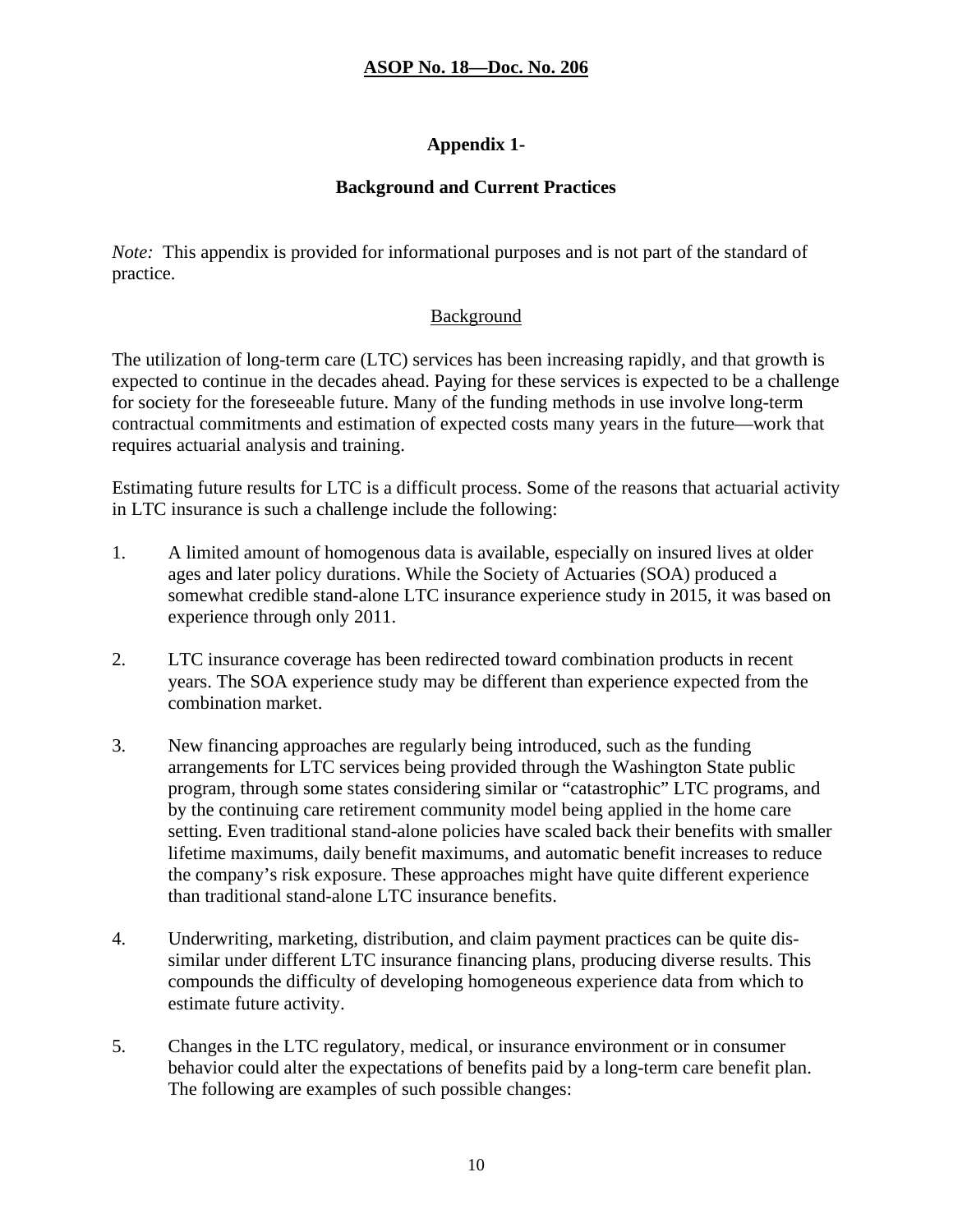- a. The use of LTC services may tend to change when such services are provided in an insured environment with increasing availability of public LTC coverage.
- b. Medical advances might reduce LTC insurance costs by preventing or curing maladies requiring LTC services (for example, a cure for Alzheimer's disease). However, medical advances could also increase the life expectancy of impaired persons or enable some persons to develop an impaired condition who otherwise would have died.
- c. Current attitudes associated with nursing home care, assisted living facility care, and home health care might change over time. For example, the number of deaths in LTC facilities that were attributed to COVID-19 may orient more people toward care in the home, altering the average utilization.
- d. Changes in the family structure in society may reduce the number of family members available to care for the impaired, increasing the need for paid LTC services.
- e. Changes may occur in government payment for long-term care, which could impact payment for LTC services under private insurance. Such governmental changes could also affect LTC utilization patterns or the rules relating to taxes on LTC insurance premiums and benefits.
- f. New LTC services may be developed and the availability of existing services may increase substantially. As new services become available, they may cause changes in consumers' use of previously existing care services, as well as changes in total service utilization.
- g. Impact of rate increases continue to change the in-force mix and policyholder behavior.

Some regulators and interested parties believe that standards or controls beyond those for other coverages are needed to protect consumers in the LTC insurance field. This is partly because most LTC users are senior citizens, who are perceived as having few financial options.

Further, many LTC insurance financing mechanisms involve financial commitments of very long duration. Many LTC insurance policies are guaranteed renewable for the life of the insured. It is also a product characterized by an extremely high degree of advance funding, with most of the claim dollars paid out long after the policy is put into effect.

#### Current Practices

Actuaries apply diverse methods to measure the cost of a benefit design, devise a funding system, and evaluate liabilities. A basic part of an actuary's work in this field involves taking into consideration the pertinent provisions in the LTC benefit plan, such as the following: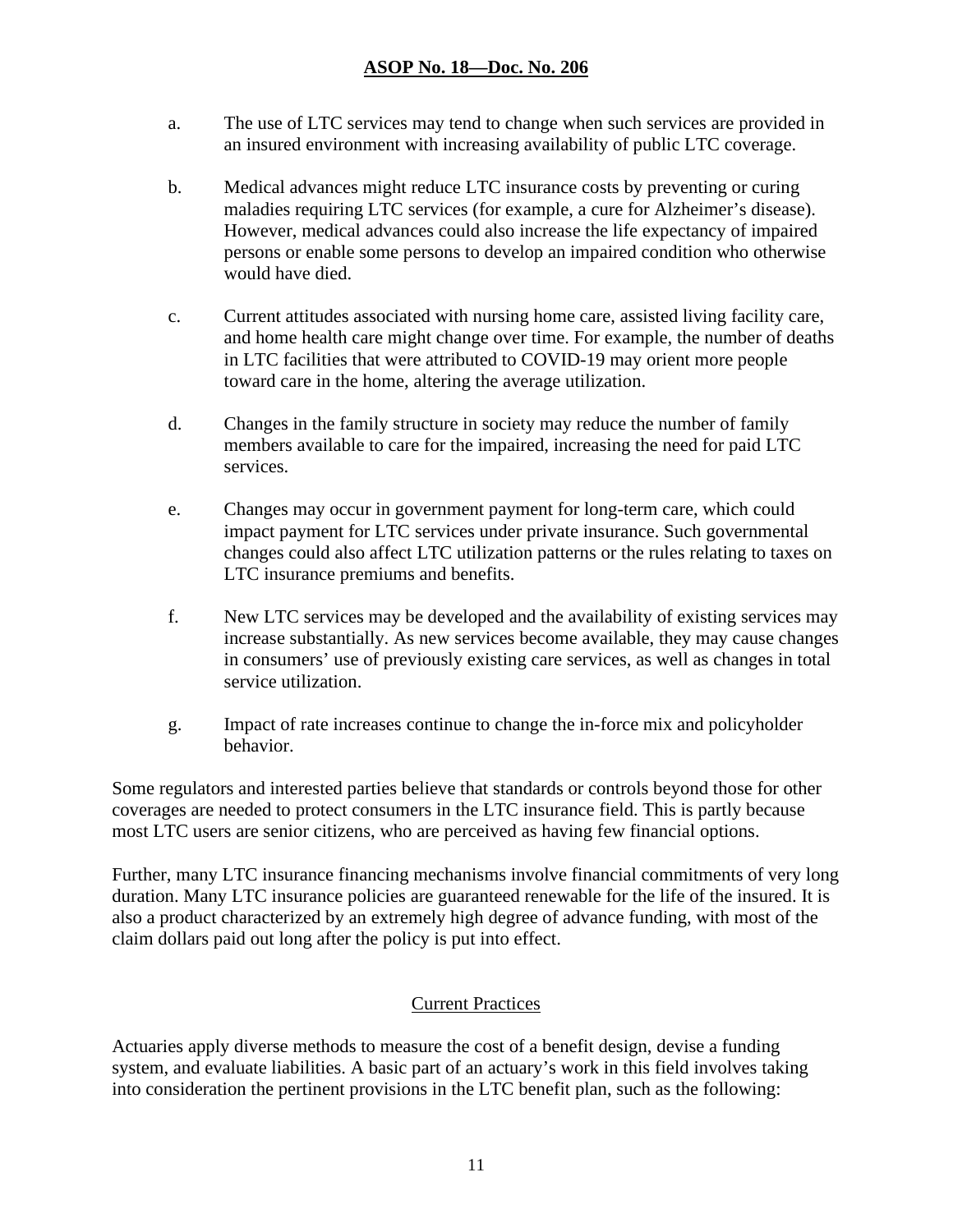- 1. Benefit Eligibility (Definition of Insured Event)—In order to qualify for benefits, an insured person may have to satisfy an elimination period and must provide satisfactory evidence of benefit eligibility. Long-term care benefit plans may define benefit eligibility in several ways. The most common criteria for benefit eligibility are functional or cognitive impairment (as defined for tax qualified plans in an LTC insurance plan) and sometimes medical necessity. Benefit eligibility also frequently depends on the use of covered services or services on a day for which the benefit is payable.
- 2. Covered Services—An LTC benefit plan may provide coverage for only a limited set of LTC services or a very broad set. A particular plan might cover only nursing home care, or only home care, or could cover a combination of both. Any number of additional types of care, such as assisted living facility care, adult day care, and respite care, may also be covered. When coverage is included for different types of services, the coverage can either be integrated or non-integrated. One example of integrated benefits is a single lifetime benefit maximum that may be utilized for any combination of nursing home care or home care.
- 3. Benefit Amount—The amount payable for a given service, or for a given day of care, may either be a fixed contractual amount, such as \$100 per day of eligibility, or may be related to the actual cost of services provided that day. In the latter case, the reimbursement may be either the full cost of services or a percentage of the cost, and it may be capped at a particular daily maximum. If there is a daily maximum, it may vary depending on the type of service. The fixed daily benefit amount or maximum daily benefit may be increased under an inflation protection provision.
- 4. Benefit Payment Duration—There are different ways in which benefit length and frequency may be structured for payment. Some examples are as follows:
	- a. Benefit Period of Consecutive Days—The maximum benefit period is defined as a stated number of days or years, and benefits are payable during a continuous period of time of that length, starting from the first day of eligibility. Under this approach, days without covered services may not result in a benefit payment but do not extend the benefit period.
	- b. Benefit Days—The maximum benefit period is defined as a stated number of days or years, and benefits are payable for days on which the insured person meets the eligibility requirements, until the maximum number of days or benefits have been paid. Under this approach, any day for which the insured is ineligible for benefits does not count as part of the benefit period, and the benefit period is thereby extended.
	- c. Maximum Benefit—The maximum benefit is defined in terms of a total dollar amount, and benefits are payable until that amount has been paid. The total dollar amount may be increased under an inflation protection provision.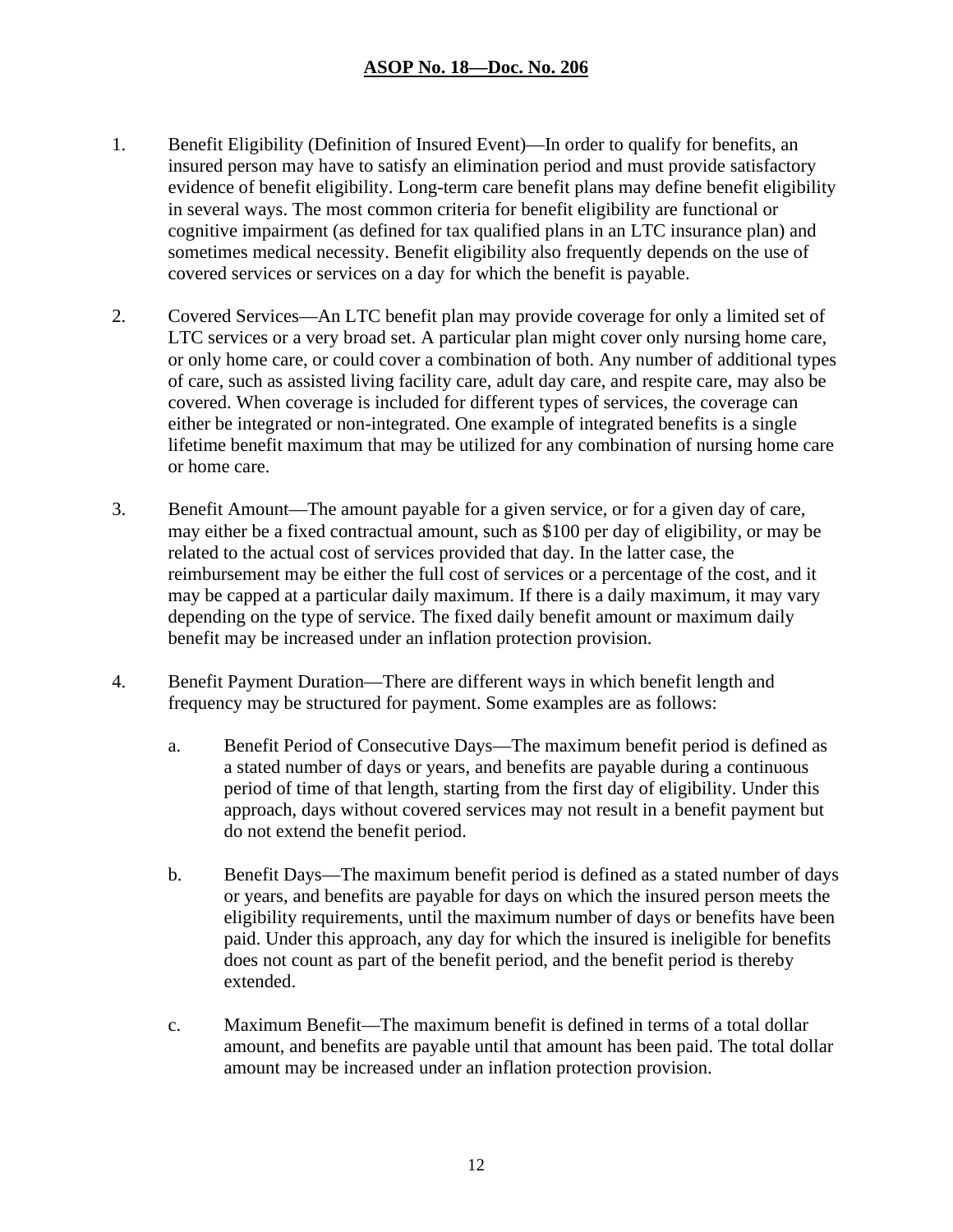- 5. Other Coverage Features That May Significantly Impact Cost—Some examples of additional features that may be found in LTC insurance plans are the following:
	- a. an alternative plan of care provision, under which services not expressly covered under the insurance contract may become covered, usually when viewed as an appropriate substitute for a covered service;
	- b. a shortened benefit period provision, i.e., a type of nonforfeiture benefit under which the insured has paid-up coverage with a benefit period whose length is determined by the nonforfeiture benefit value that has accrued;
	- c. a restoration of benefits provision, under which an insured who has used a portion of the maximum benefit can have the full benefit restored after a stated minimum time period during which the insured person either did not use or was ineligible for benefits; and
	- d. a shared benefit maximum provision for spouses.

Apart from the actual provisions in the LTC insurance plan, numerous forms of individual LTC insurance are being offered, ranging from stand-alone nursing home or home care coverage to combination or integrated products that cover a broad range of services in many locations. Longterm care insurance plans are available on both tax-qualified and nontax-qualified bases. There are also LTC insurance riders to life, disability, and annuity products that can enhance benefits, accelerate benefits, waive surrender charges, guarantee purchase rights, or offer conversion options.

The group market consists of both insured and self-insured plans. In either instance, the employer or other sponsor may fund none, a portion, or all of the required contribution. Group coverages also can be extended to eligible groups such as association members, affinity groups, and congregate community residents.

Furthermore, some states are expressing interest in public LTC programs. Washington State implemented a payroll tax funded program for up to \$36,500 of benefits for eligible residents who have the inability to perform at least three activities of daily living. From time to time, states consider covering care that exceeds a specified number of months, for example after thirty-six months of care is required.

The Medicaid program is a healthcare program jointly funded by the federal and state governments. The Medicaid programs are managed by the state government with oversight by the Center for Medicare and Medicaid Services. The Medicaid program provides healthcare services to low-income individuals and families, individuals with disabilities, and the elderly. The Medicaid program provides a wide array of coverage, including hospital, physician, pharmacy, and long-term services and supports. Eligibility standards for the Medicaid program depend on a number of requirements including financial requirements associated with assets and income. Long-term services and supports for the Medicaid program include nursing home,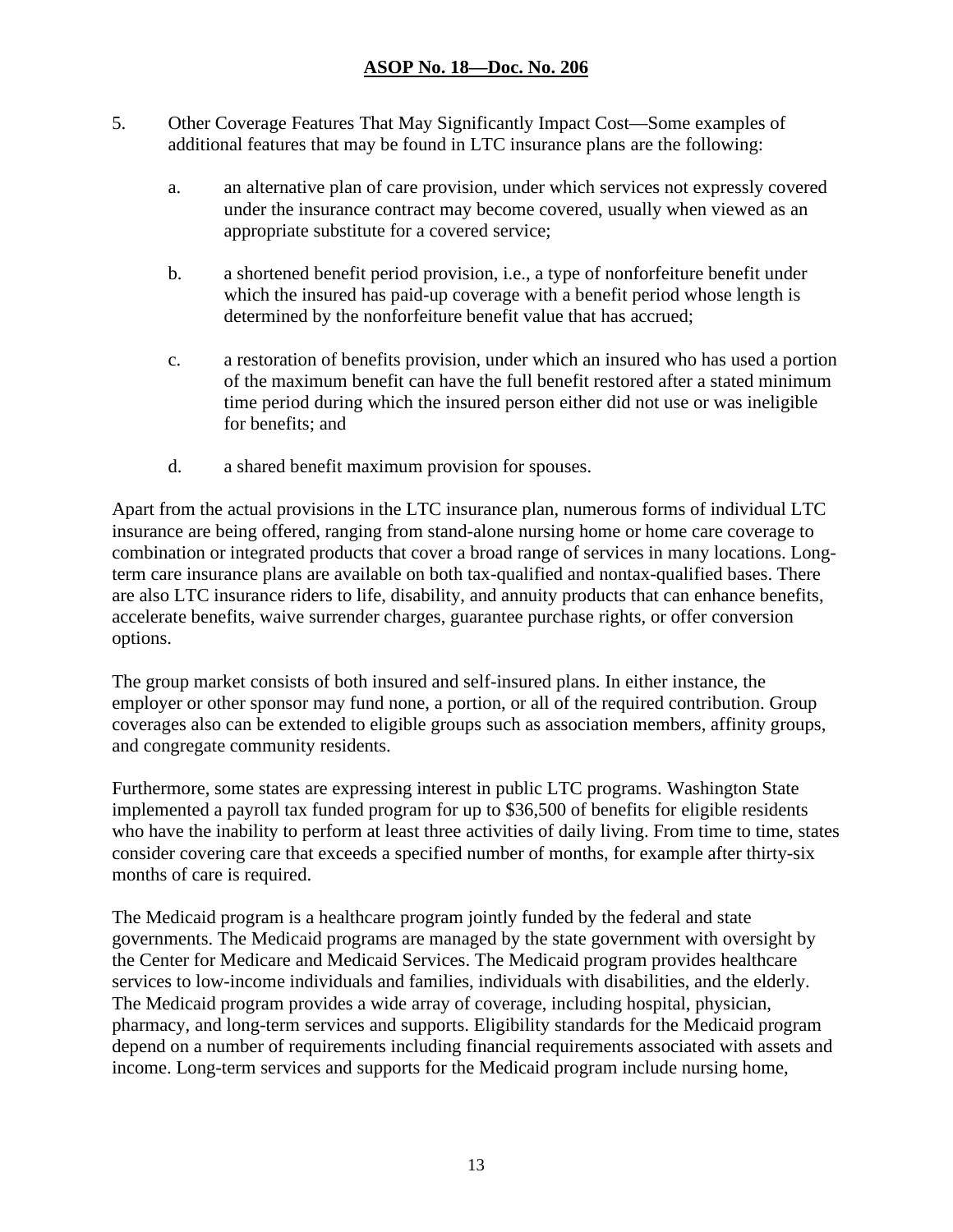custodial care, home health care, adult day services, respite care services, and other home and community-based services.

#### Definitions of Selected Terms

Activities of Daily Living (ADLs)—Basic functions used as measurement standards to determine levels of personal functioning capacity. Typical ADLs include bathing, continence, dressing, eating, toileting, and transferring (between bed and chair or wheelchair).

Adult Day Care—A program of social and health-related services designed to meet the needs of functionally or cognitively impaired adults, provided in a non-residential group setting other than the adult client's home.

Cognitive Impairment—A deficiency in a person's short- or long-term memory; orientation with respect to person, place, and time; deductive or abstract reasoning; or judgment as it relates to safety awareness.

Continuing Care Retirement Community (CCRC)—A residential facility for retired people that provides stated housekeeping, social, and health care services in return for some combination of an advance fee, periodic fees, and additional fees.

Custodial Care—Care to help a person perform ADLs and other routine activities, also known as *personal care*. It is usually provided by people without professional medical skills. It is less intensive or complicated than skilled or intermediate nursing care and can be provided in many settings, including nursing homes, assisted living facilities, adult day care centers, or at home.

Functional Impairment—The inability to perform a specified number of ADLs.

Guaranteed Renewable Contract—A contract that provides the insured has the right to continue the insurance in force for a specified period by the timely payment of premiums and that the insurer may not unilaterally change the contract during that specified period, except that the insurer may revise premium rates on a class basis.

Hospice Care—A program that provides health care to a terminally ill person and counseling for that person and his or her family. Hospice care can be offered in a hospice setting established for this single purpose, a nursing home, or at home, where nurses and social workers can visit the person regularly.

Instrumental Activities of Daily Living (IADLs)—Functions, more complex than ADLs, that are used as measurement standards of functioning capacity; examples include preparing meals, managing medications, housekeeping, telephoning, shopping, and managing finances.

Intermediate Nursing Care—Care needed for persons with stable conditions that require daily, but not 24-hour, nursing supervision. Intermediate nursing care is less specialized than skilled nursing care and often involves more custodial care.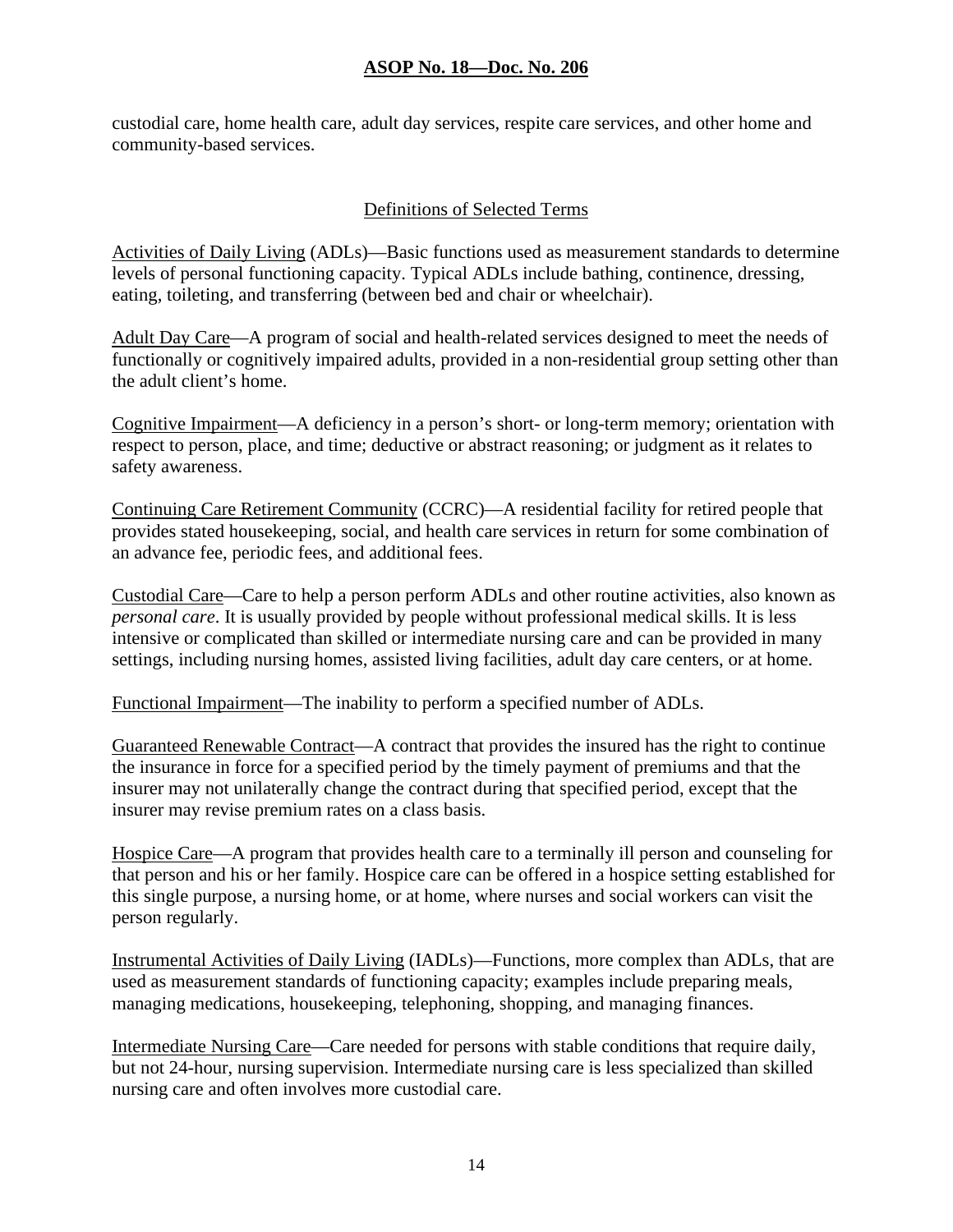Respite Care—Temporary care for frail or impaired persons that allows volunteers to have a rest from care giving.

Skilled Nursing Care—Care provided by skilled medical personnel, such as registered nurses or professional therapists, but generally not care in a hospital.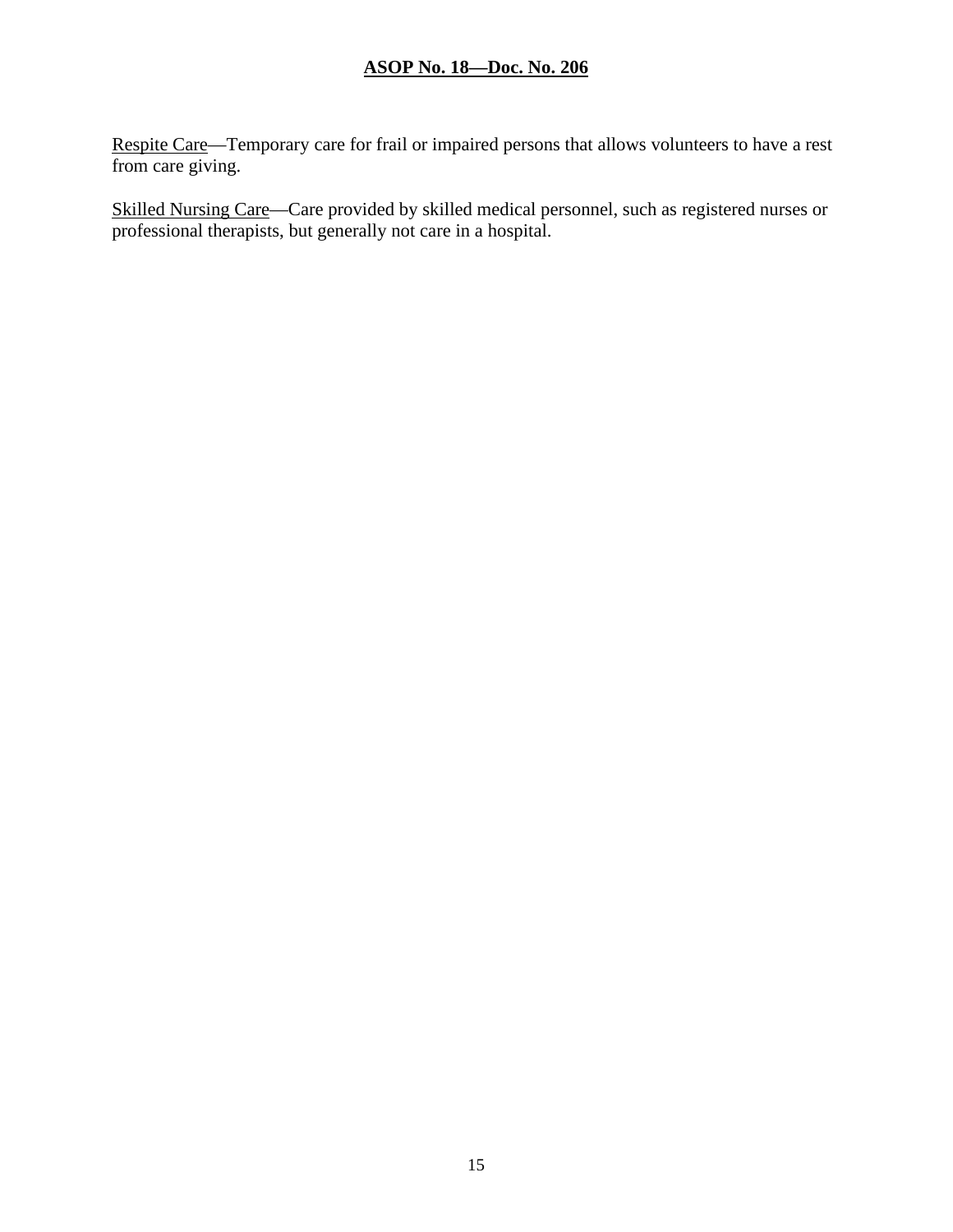## **Appendix 2**

#### **Comments on the Exposure Draft and Responses**

The exposure draft of the proposed revision of ASOP No. 18, *Long-Term Care*, was issued in March 2021 with a comment deadline of September 1, 2021. Four comment letters were received, some of which were submitted on behalf of multiple commentators, such as firms or committees. For purposes of this appendix, the term "commentator" may refer to more than one person associated with a particular comment letter. The ASOP No. 18 Task Force carefully considered all comments received, and the ASB reviewed (and modified, where appropriate) the changes proposed by the ASOP No. 18 Task Force and the ASB Health Committee.

Summarized below are the significant issues and questions contained in the comment letters and the responses. Minor wording or punctuation changes that were suggested but not significant are not reflected in the appendix, although they may have been adopted.

The term "reviewers" in appendix 2 includes the ASOP No. 18 Task Force, the ASB Health Committee, and the ASB. Also, the section numbers and titles used in appendix 2 refer to those in the exposure draft, which are then cross referenced with those in the final ASOP.

| <b>GENERAL COMMENTS</b>                                         |                                                                                                   |  |
|-----------------------------------------------------------------|---------------------------------------------------------------------------------------------------|--|
| Comments                                                        | One commentator felt the transmittal memorandum should have stated that there has been a notable  |  |
|                                                                 | amount of rewording and reordering of material in this ASOP, including additions reflecting       |  |
|                                                                 | developments in LTC practice over the past twenty to thirty years. The commentator felt that the  |  |
|                                                                 | changes went beyond "improv[ing] readability, clarity or consistency."                            |  |
|                                                                 |                                                                                                   |  |
| Response                                                        | The reviewers agree and made reference to the expansion of the ASOP to hybrid products, public    |  |
|                                                                 | programs, and long-range financial projections of Medicaid programs.                              |  |
| SECTION 1. PURPOSE, SCOPE, CROSS REFERENCES, AND EFFECTIVE DATE |                                                                                                   |  |
| <b>Section 1.1, Purpose</b>                                     |                                                                                                   |  |
| Comment                                                         | One commentator suggested deleting "and public programs" in section 1.1 due to potential          |  |
|                                                                 | conflict with ASOP No. 32, Social Insurance.                                                      |  |
|                                                                 |                                                                                                   |  |
| Response                                                        | The reviewers disagree with deleting "public programs" from the purpose and scope of this         |  |
|                                                                 | ASOP. However, the reviewers added clarifying language regarding potential conflicts with         |  |
|                                                                 | ASOP No. 32 in section 1.2.                                                                       |  |
| Section 1.2, Scope                                              |                                                                                                   |  |
| Comment                                                         | One commentator suggested that a reviewing actuary should "follow" rather than "use" the          |  |
|                                                                 | guidance.                                                                                         |  |
|                                                                 |                                                                                                   |  |
| Response                                                        | The reviewers agree and made the change.                                                          |  |
| Comment                                                         | Several commentators suggested clarifying language about applicability to Medicaid programs       |  |
|                                                                 | and long-range financial projections.                                                             |  |
|                                                                 |                                                                                                   |  |
| Response                                                        | The reviewers agree and modified the scope to provide further clarity, including an exclusion for |  |
|                                                                 | actuarial services provided under ASOP No. 49, Medicaid Managed Care Capitation Rate              |  |
|                                                                 | Development and Certification.                                                                    |  |